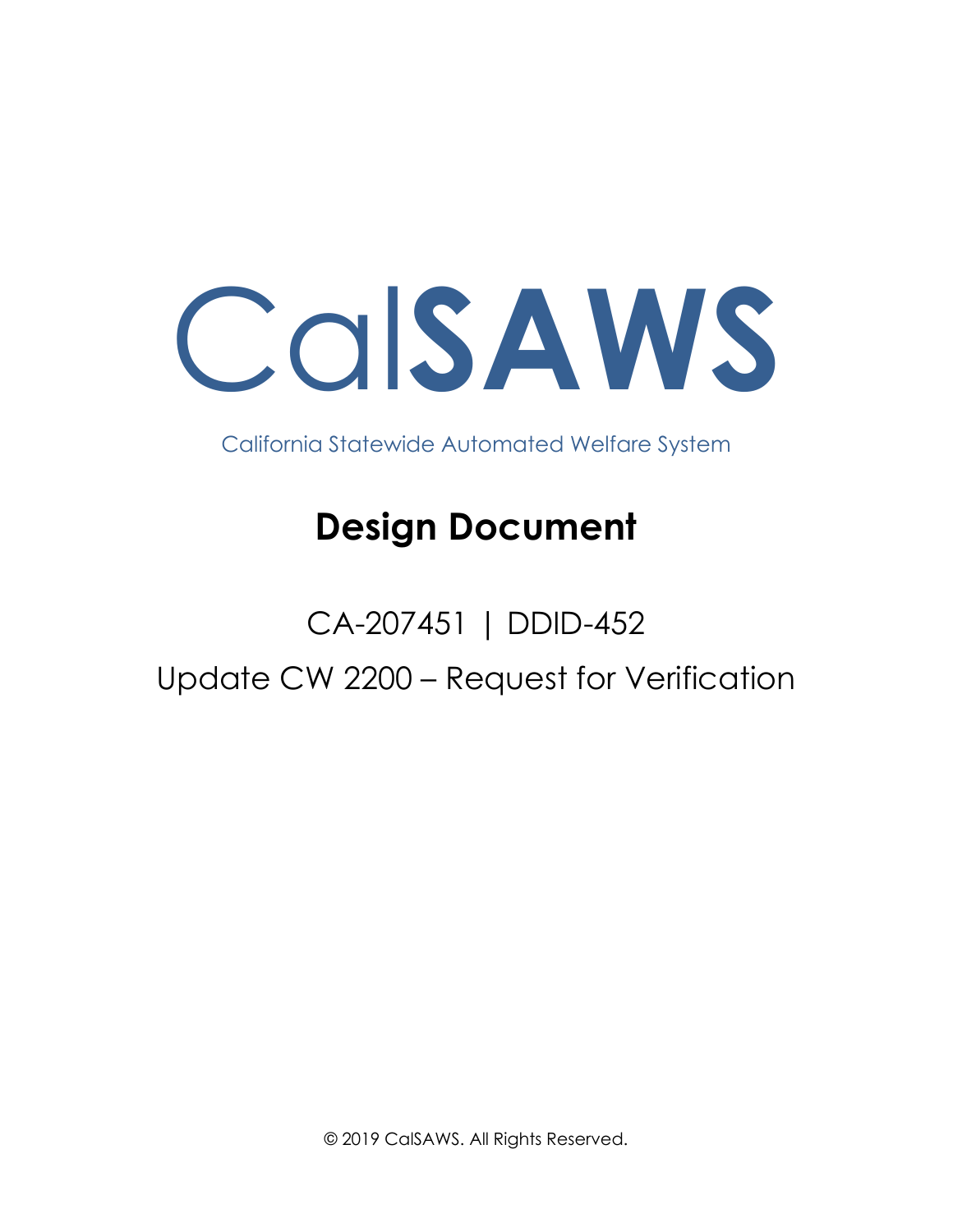|                | <b>DOCUMENT APPROVAL HISTORY</b> |                             |  |
|----------------|----------------------------------|-----------------------------|--|
| <b>Calsaws</b> |                                  | Prepared By   Lawrence Samy |  |
|                | Reviewed By   Amy Gill           |                             |  |

| <b>DATE</b> | <b>DOCUMENT</b><br><b>VERSION</b> | <b>REVISION DESCRIPTION</b>                                                                                                         | <b>AUTHOR</b>               |
|-------------|-----------------------------------|-------------------------------------------------------------------------------------------------------------------------------------|-----------------------------|
| 10/29/2019  | 1.0                               | Initial revision                                                                                                                    | Lawrence<br>Samy            |
| 12/19/2019  | 1.1                               | Removed appointment section from<br>CW 2200 for Los Angeles County                                                                  | Lawrence<br>Samy            |
| 08/20/2020  | 1.2                               | Minor additions and corrections                                                                                                     | Rainier Dela<br>Cruz        |
| 09/24/2020  | 1.3                               | Removed BRM address from the CW<br>2200.                                                                                            | Rainier Dela<br>Cruz        |
| 09/28/2020  | 1.4                               | Updates based on deliverable<br>comments.                                                                                           | Rainier Dela<br>Cruz        |
| 11/02/2020  | 1.5                               | Added a clarification on the<br>program checkboxes                                                                                  | Rainier Dela<br>Cruz        |
| 11/03/2020  | 1.6                               | Content revision to removed<br>Cambodian and Lao languages.                                                                         | <b>Rainier Dela</b><br>Cruz |
| 11/18/2020  | 1.7                               | Reverting the clarification made on<br>the program checkboxes as it was<br>incorrect. Reverted it back to its<br>original verbiage. | Rainier Dela<br>Cruz        |
| 12/01/2020  | 1.8                               | Updated assumption #1a to state<br>the correct form number for the<br>generic appointment letter (CSF<br>156).                      | Rainier Dela<br>Cruz        |
|             |                                   |                                                                                                                                     |                             |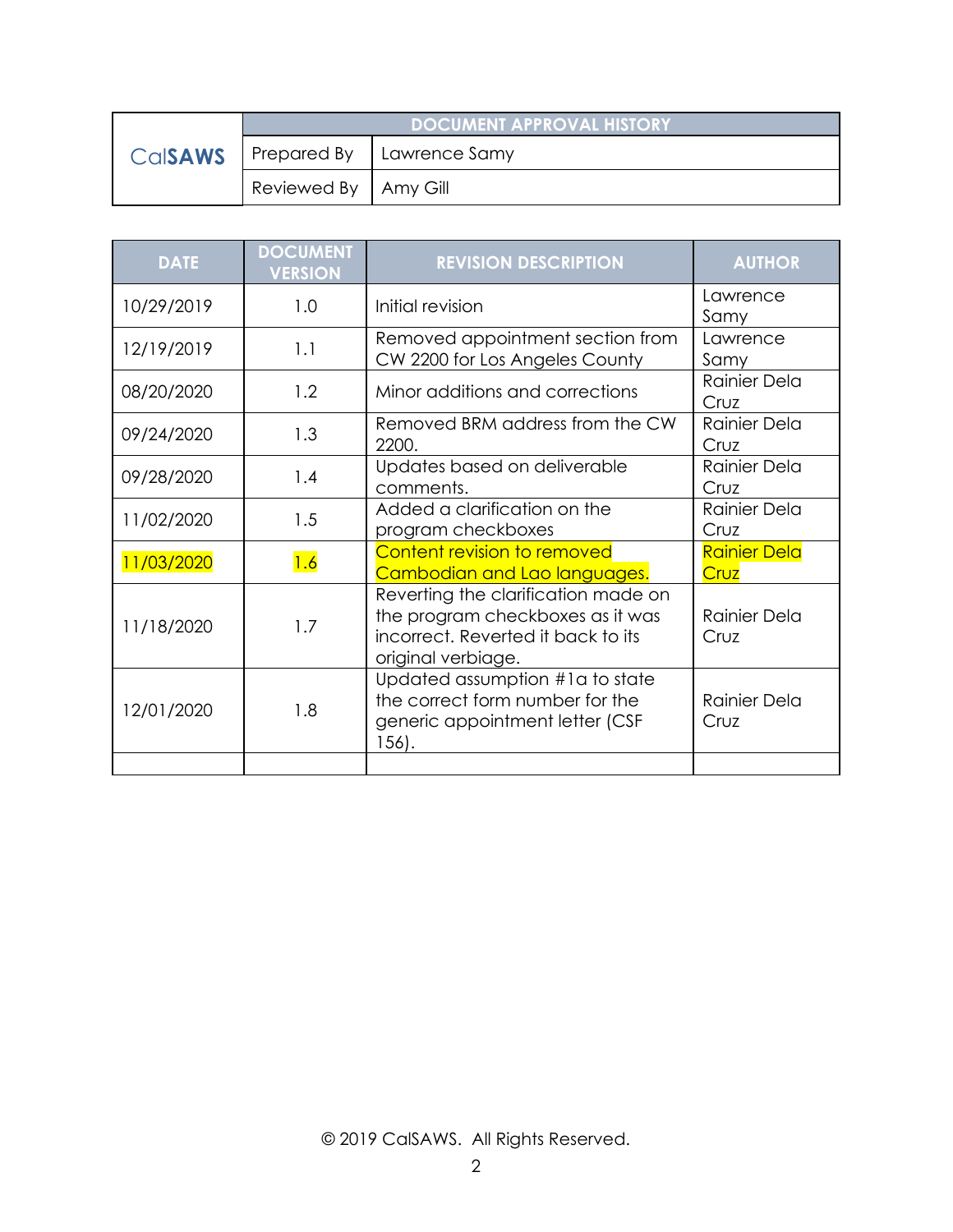## **Table of Contents**

| $\mathbf{1}$   |  |
|----------------|--|
|                |  |
|                |  |
|                |  |
|                |  |
| 2              |  |
|                |  |
|                |  |
|                |  |
| 3              |  |
| $\overline{4}$ |  |
|                |  |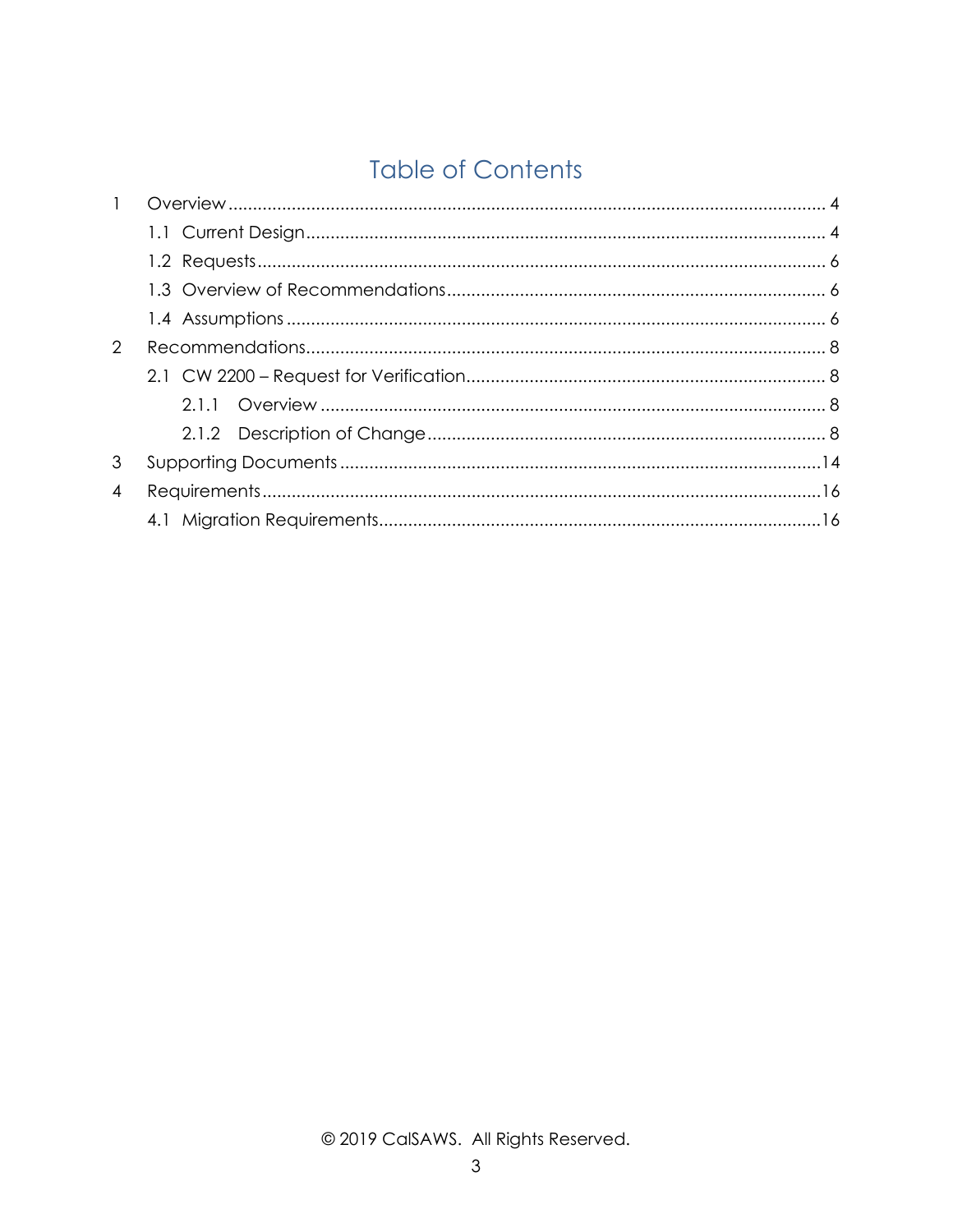## <span id="page-3-0"></span>**1 OVERVIEW**

The C-IV CW 2200 Request for Verification form along with its functionality will be migrated into LRS/CalSAWS and merged with some elements from the existing LRS/CalSAWS CW 2200.

## <span id="page-3-1"></span>**1.1 Current Design**

The CW 2200 is used to request needed verifications from customers. The form prepopulates with pending verifications selected by the user on the Verification List page. The key differences between C-IV and LRS/CalSAWS are listed below:

C-IV:

- 1. The Verifications table is a repeating table. Each verification selected on the "Verification List" page will populate on the CW 2200 and will be a separate data row in the table.
- 2. The Item cell of the Verifications table concatenates the Type and Description of the verification and populates it in the cell.
- 3. Each pre-populated data row expands to fit the contents of the concatenated value described in #2.

| Due Date Item# | ltem                                                                                                                                                                                                                                        | Person    | Program                                                                   | Check $(\checkmark)$<br>the box that applies to<br>you                                                                                                                      |
|----------------|---------------------------------------------------------------------------------------------------------------------------------------------------------------------------------------------------------------------------------------------|-----------|---------------------------------------------------------------------------|-----------------------------------------------------------------------------------------------------------------------------------------------------------------------------|
| 08/15/2019     | Employment Information - W2 and copy of tax return for<br>last year or 2 most recent pay stubs.                                                                                                                                             | Four, Mom | <b>CW</b><br><b>RCA</b><br>CF<br>MС<br><b>GA/GR</b><br><b>CAPI</b>        | I don't have the proof.<br>I tried but can't get the<br>proof.<br>I know somebody who can<br>verify this information.<br>I have filled out the<br>Release form to get help. |
| 08/19/2019     | School Attendance - Proof of enrollment for current<br>semester                                                                                                                                                                             | Four, Mom | <b>CW</b><br><b>RCA</b><br>CF<br><b>MC</b><br><b>GA/GR</b><br><b>CAPI</b> | I don't have the proof.<br>I tried but can't get the<br>proof.<br>I know somebody who can<br>verify this information.<br>I have filled out the<br>Release form to get help. |
| 08/19/2019     | Motor Vehicle Registration - Registration, insurance, and<br>copies of financial agreements for all vehicles in the<br>home.<br>You informed us of:<br>1992 Pontiac Firebird<br>1987 Honda CR-X<br>2002 Toyota Corolla<br><b>Motor Home</b> | Four, Mom | <b>CW</b><br><b>RCA</b><br>CF<br>МC<br><b>GA/GR</b><br><b>CAPI</b>        | I don't have the proof.<br>I tried but can't get the<br>proof.<br>I know somebody who can<br>verify this information.<br>I have filled out the<br>Release form to get help. |

## **Figure 1.1.1 – C-IV CW 2200 Verification Table Example**

4. If the Medi-Cal program is selected from the "Document Parameters" page when generating the CW 2200, the checkbox labeled "I have filled out the Release of Information" and the "Authorization for Release of Information" will not display. The bullet point labelled "If you need the county to help get the proof, fill out the 'Authorization for Release of Information' form and return it to the county." Is replaced with "Please contact your worker if you need assistance in obtaining proof."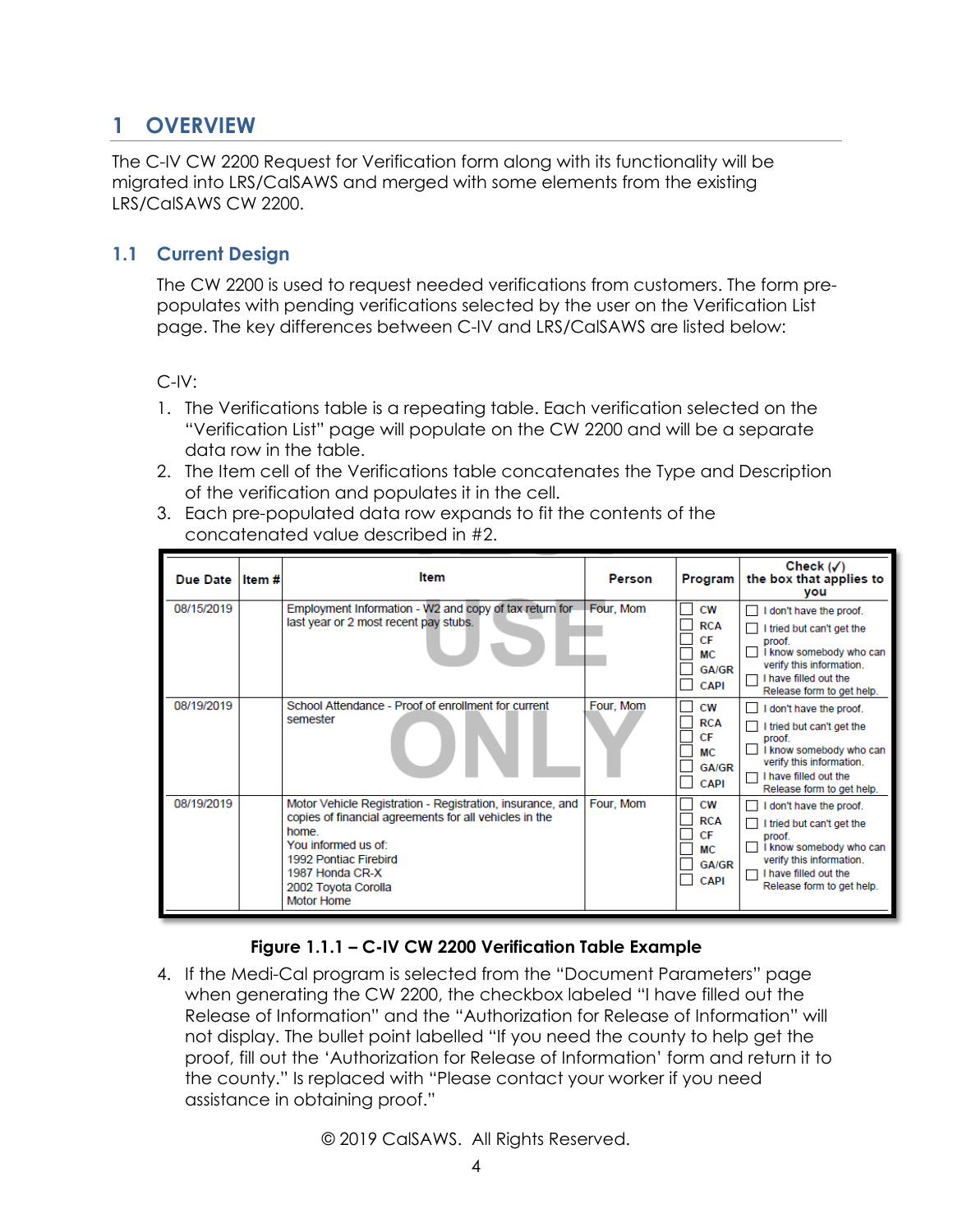5. The "Verification List" page in C-IV allows 55 verifications to be selected. A standard #10 outbound envelope allows for 20 impressions (10 physical pieces of paper). The number of verifications populated on the CW 2200 is limited by the number of impressions. If verification population causes the form to become 20 pages, the "Types of Verification/Sources of Proof" and "Authorization for Release of Information" sections will not display.

LRS/CalSAWS:

- 1. The verifications selected from the "Verification List" page are listed within a single data row. The type of verification is listed in the Item cell. If multiple verifications are selected, they are listed as individual line items within the single row of the verifications table.
- 2. A maximum of 19 verifications will print on the CW 2200. If a verification uses more than one line in the Item data cell, the maximum will decrease by one.
- 3. The program checkboxes are checked based on which programs are Active or Pending on the case.

| <b>Due Date</b>                        | Item#  | Item                                                                       | Person                                                | Program                                                                      | Check $(\sqrt{})$ the box that applies to<br>you                                                                                                                          |
|----------------------------------------|--------|----------------------------------------------------------------------------|-------------------------------------------------------|------------------------------------------------------------------------------|---------------------------------------------------------------------------------------------------------------------------------------------------------------------------|
| 09/20/2019<br>09/22/2019<br>09/30/2019 | 2<br>3 | <b>Motor Vehicle</b><br><b>Employment Information</b><br>School Attendance | <b>Mom Four</b><br><b>Mom Four</b><br><b>Mom Four</b> | 区<br><b>CW</b><br><b>RCA</b><br>区<br>CF<br>МC<br><b>GR/GA</b><br><b>CAPI</b> | I don't have the proof<br>I tried but can't get the proof<br>I know somebody who can verify this<br>information<br>I have filled out the Release form to get<br>п<br>help |

#### **Figure 1.1.2 - LRS CW 2200 Verification Table Example**

- 4. There is an Appointment section above the Verification table on the LRS CW 2200.
	- a. When the user selects "Appointment" from the "Verification List" page, they are taken to the "Customer Appointment Detail" page to create an appointment. If the user checks the "Print Appointment Letter" checkbox, the Document Parameters page will come up to generate the CW 2200 when the appointment is saved.

| $\overline{\times}$ | You have an appointment on | 09/01/2019                | at | 10:00 AM<br>to see an Eligibility Worker at: |  |  |
|---------------------|----------------------------|---------------------------|----|----------------------------------------------|--|--|
|                     |                            | District Name and Address |    |                                              |  |  |

**Figure 1.1.3 - LRS CW 2200 Appointment Section**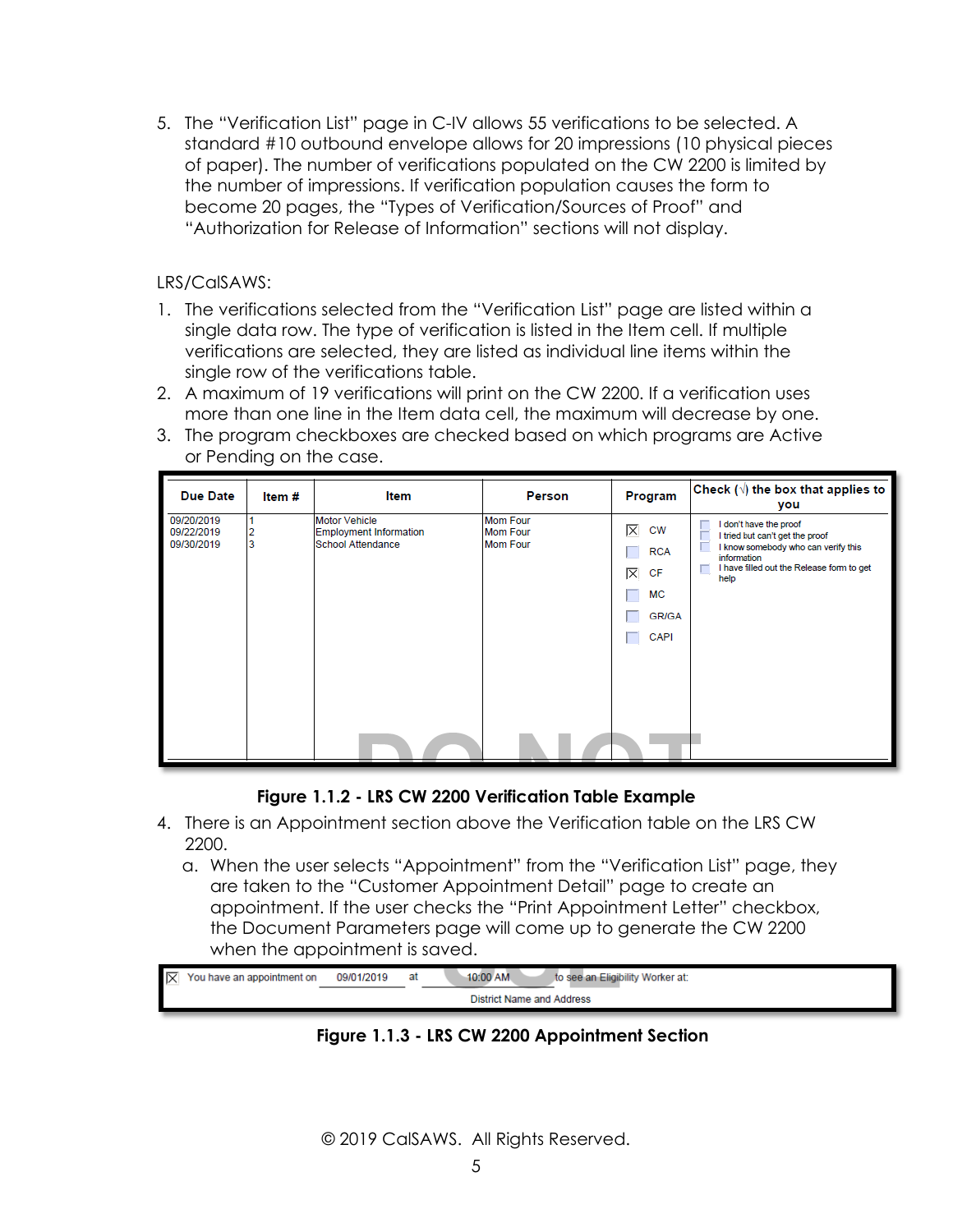b. The verifications selected from the "Verification List" page will be prepopulated on the form. If no verifications are selected, all pending verifications will pre-populate on the CW 2200 as described in #2, above.

## <span id="page-5-0"></span>**1.2 Requests**

Migrate the C-IV version of the CW 2200 into LRS/CalSAWS with the following modifications:

- 1. Migrate the C-IV dynamic functionality for when the form is generated for Medi-Cal. The checkbox labeled "I have filled out the Release of Information" and the "Authorization for Release of Information" will not display when the CW 2200 is generated for Medi-Cal. The bullet "If you need the county to help get the proof, fill out the "Authorization for Release of Information" form and return it to the county." will be replaced with "Please contact your worker if you need assistance in obtaining proof."
- 2. The fields in the body of the CW 2200 will be unlocked and editable even when pre-populated.
- 3. Additional information will populate in the Item field of the Verification table.

## <span id="page-5-1"></span>**1.3 Overview of Recommendations**

- 1. Migrate the C-IV CW 2200 into LRS/CalSAWS.
- 2. Migrate the C-IV functionality for when Medi-Cal is selected from the program dropdown on the "Document Parameters" page.
- 3. Make the fields of the CW 2200 editable, even though the field is prepopulated.
- 4. Update the pre-population logic for the Item field of the Verification table.

## <span id="page-5-2"></span>**1.4 Assumptions**

- 1. Changes will be made to appointment functionality with this update.
	- a. Los Angeles County will not generate the CW 2200 from the Customer Appointment Detail page when the Print Appointment Letter checkbox is checked, and the appointment is saved. The new generic appointment letter, CSF 156 form, is being added with CA-212469 scheduled for the same release as this SCR.
	- b. The 57 migration counties will generate the CSF 105 Appointment Letter from the Customer Appointment Detail page when the Print Appointment Letter checkbox is checked, and the appointment is saved.
	- c. With CA-207368 (DDID 1198), the generate form button on the Verification List page will updated to allow the user the option to generate CW 2200 or CSF 103 (Verification Request List) form.
- 2. No changes to Data Collection pages or "Verification List" page will be made.
- 3. The BRM address will be added with SCR CA-220106.
- 4. The Cambodian and Lao languages will be implemented with CA-220106.
- 5. No updates will be made to the Your Benefits Now (YNB) functionality for the CW 2200.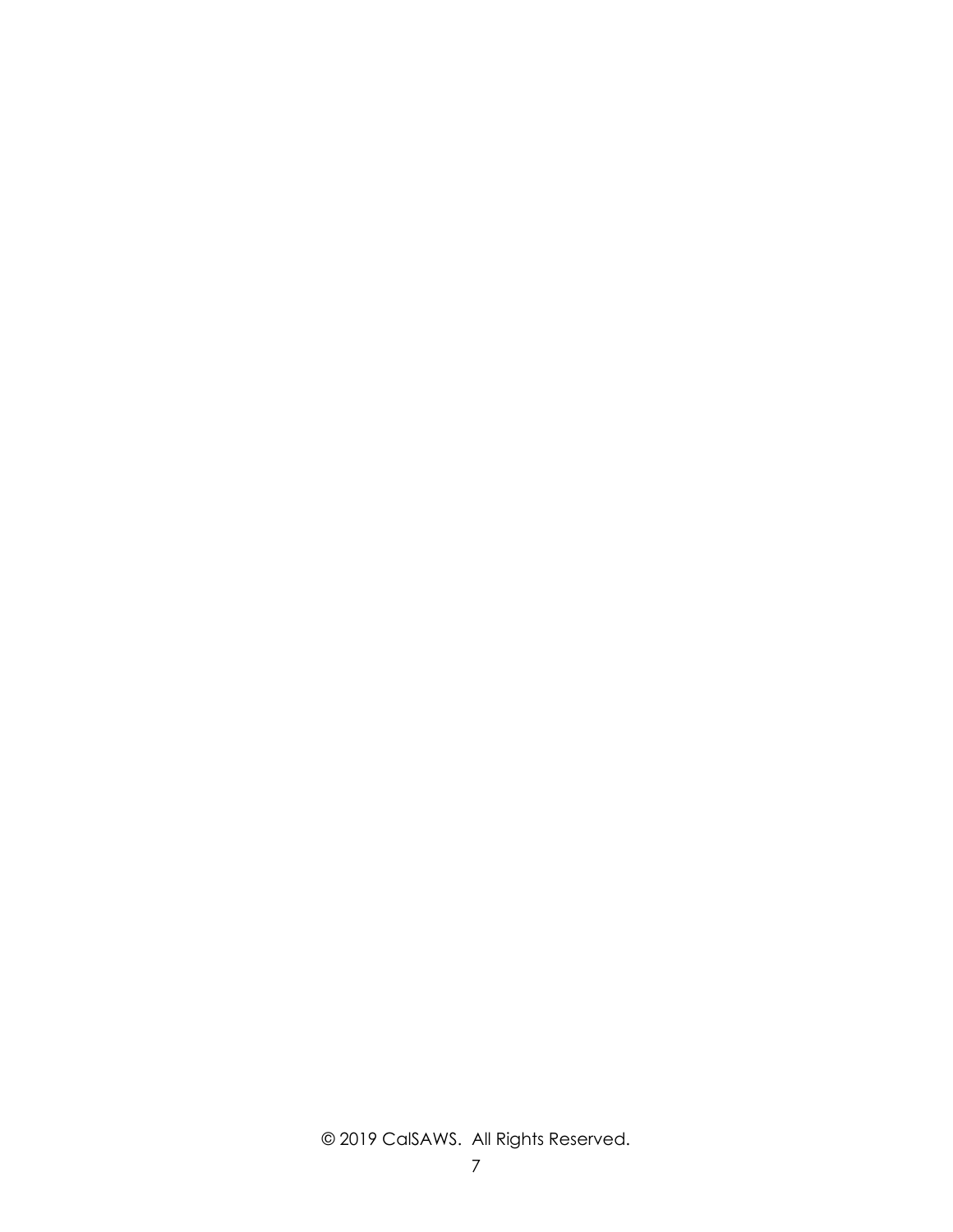## <span id="page-7-0"></span>**2 RECOMMENDATIONS**

#### <span id="page-7-2"></span><span id="page-7-1"></span>**2.1 CW 2200 – Request for Verification**

#### **2.1.1 Overview**

The CW 2200 is used to request needed verifications from customers. The form prepopulates with pending verifications selected by the user on the Verification List page.

#### <span id="page-7-3"></span>**2.1.2 Description of Change**

1. Migrate the C-IV version of CW 2200 into CalSAWS.

**Form Number:** CW 2200 (6/19)

**Form Name: Request for Verification** 

**Form Header:** CalSAWS Standard Header

**Form Footer:** CalSAWS Standard Footer

**Programs:** All

**Forms Category:** Form

**Languages:** Arabic, Armenian, **Cambodian**, Chinese, English, Farsi, Hmong, Korean, Lao, Mandarin (Chinese), Other Chinese Language, Russian, Spanish, Tagalog/Filipino, and Vietnamese.

*Note: One translation is provided to support the three Chinese threshold languages: Cantonese, Chinese, and Mandarin.*

**Mockup:** Please refer to **Section 3.0 Supporting Document #1**

a. The CW 2200 will have the following barcodes:

| <b>Tracking Barcode</b> | <b>BRM Barcode</b> | <b>Imaging Barcode</b> |
|-------------------------|--------------------|------------------------|
|                         |                    |                        |

#### b. The CW 2200 will have the following mailing option:

| <b>Mailing Options</b> | Option for CW 2200                                                                                  |
|------------------------|-----------------------------------------------------------------------------------------------------|
| Mail-To (Recipient)    | The individual selected on the<br>'Customer Name' dropdown on<br>the "Document Parameters"<br>page. |
| Mailed From (Return)   | Worker's Office/District Office<br>Address                                                          |
| Mail-back-to Address   | N/A                                                                                                 |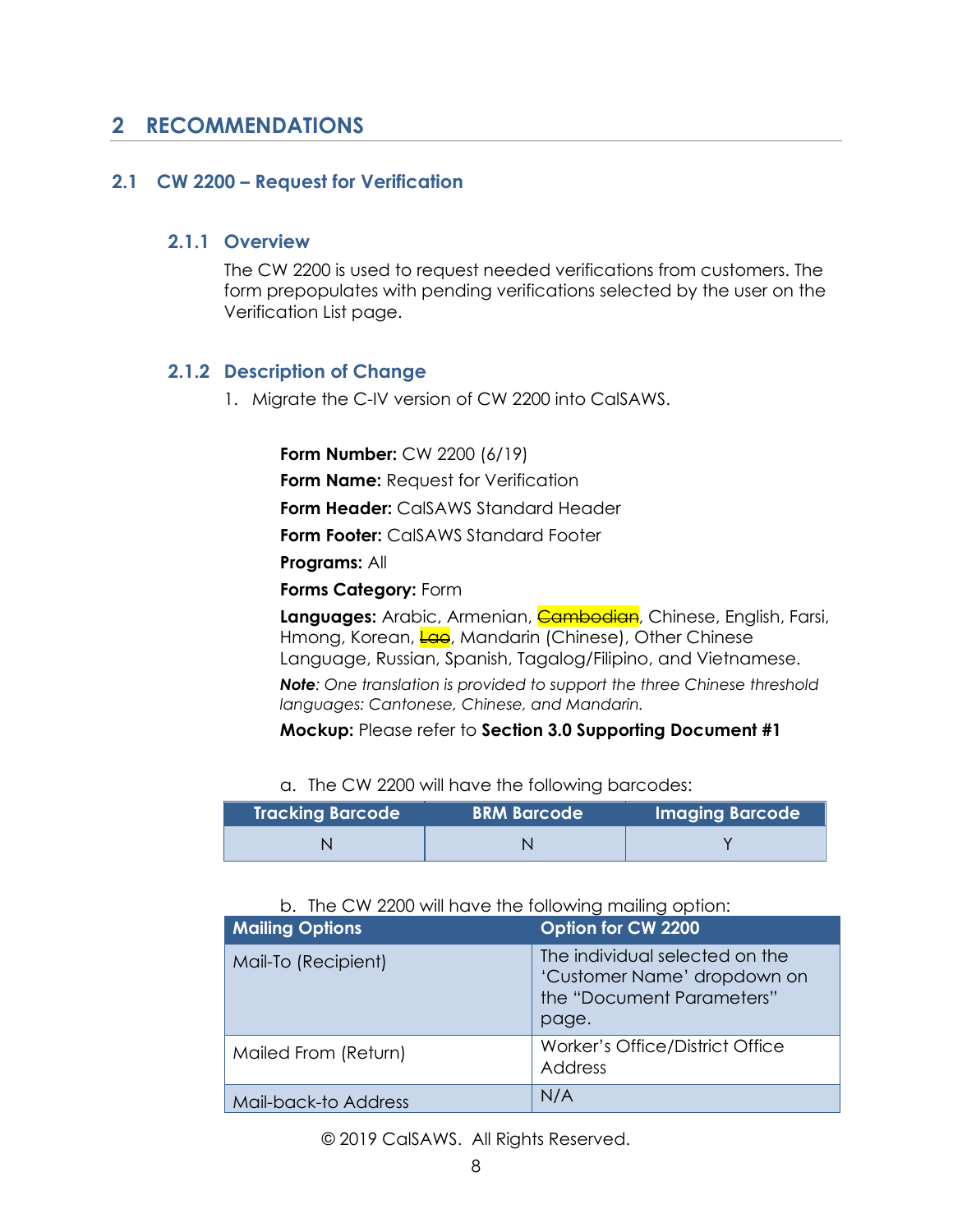| <b>Mailing Options</b> | Option for CW 2200 |
|------------------------|--------------------|
| Outgoing Envelope Type | Standard           |
| Return Envelope Type   | N/A                |
| Special Paper Stock    | N/A                |

- 2. Update the CW 2200 to do the following when Medi-Cal is selected from the program dropdown on the "Document Parameters" page:
	- a. Hide the checkbox and text "I have filled out the Release form to get help."
	- b. Hide the bullet and text which reads "If you need the county to help get the proof, fill out the 'Authorization for Release of Information' form and return it to the county."
	- c. Display the bullet and text which reads "Please contact your worker if you need assistance in obtaining proof" in place of the bullet in the recommendation above.
	- d. Hide the "Authorization for Release of Information" section.

**Note:** When a program other than Medi-Cal is selected from the program dropdown on the "Document Parameters" page, the elements in a, b, and d above will show. The element in c will not show.

- 3. Migrate the C-IV functionality of creating a new row in the Verification table for each pending verification populated on the CW 2200.
- 4. Migrate the C-IV functionality of growing the data row vertically in order to accommodate the text prepopulated in the Item cell of the Verification table.

**Note:** This will only happen for pre-populated data cells. The system is unable to expand the cell in real time based on entries typed directly into the table on the form.

| <b>Section</b>           | <b>Field</b>                                 | <b>Description</b>                                                                                                                                                                                                                             |
|--------------------------|----------------------------------------------|------------------------------------------------------------------------------------------------------------------------------------------------------------------------------------------------------------------------------------------------|
| <b>CW 2200</b><br>Page 3 | You have asked<br>for – Programs<br>Checkbox | All Active and Pending programs in the case.                                                                                                                                                                                                   |
| <b>CW 2200</b><br>Page 3 | Due Date                                     | VERIF.DUE_DATE will be populated in<br>MM/DD/YYYY format                                                                                                                                                                                       |
| <b>CW 2200</b><br>Page 3 | Item $#$                                     | Will be populated with the Verification Type<br>Item numbers. For Verifications Type to Item<br>number mapping please see below CW 2200<br>Item # Field Mappings Table #1. For example, if<br>the Verification Type is "Country of Birth" then |

5. CW 2200 form will be pre-populated with the following information: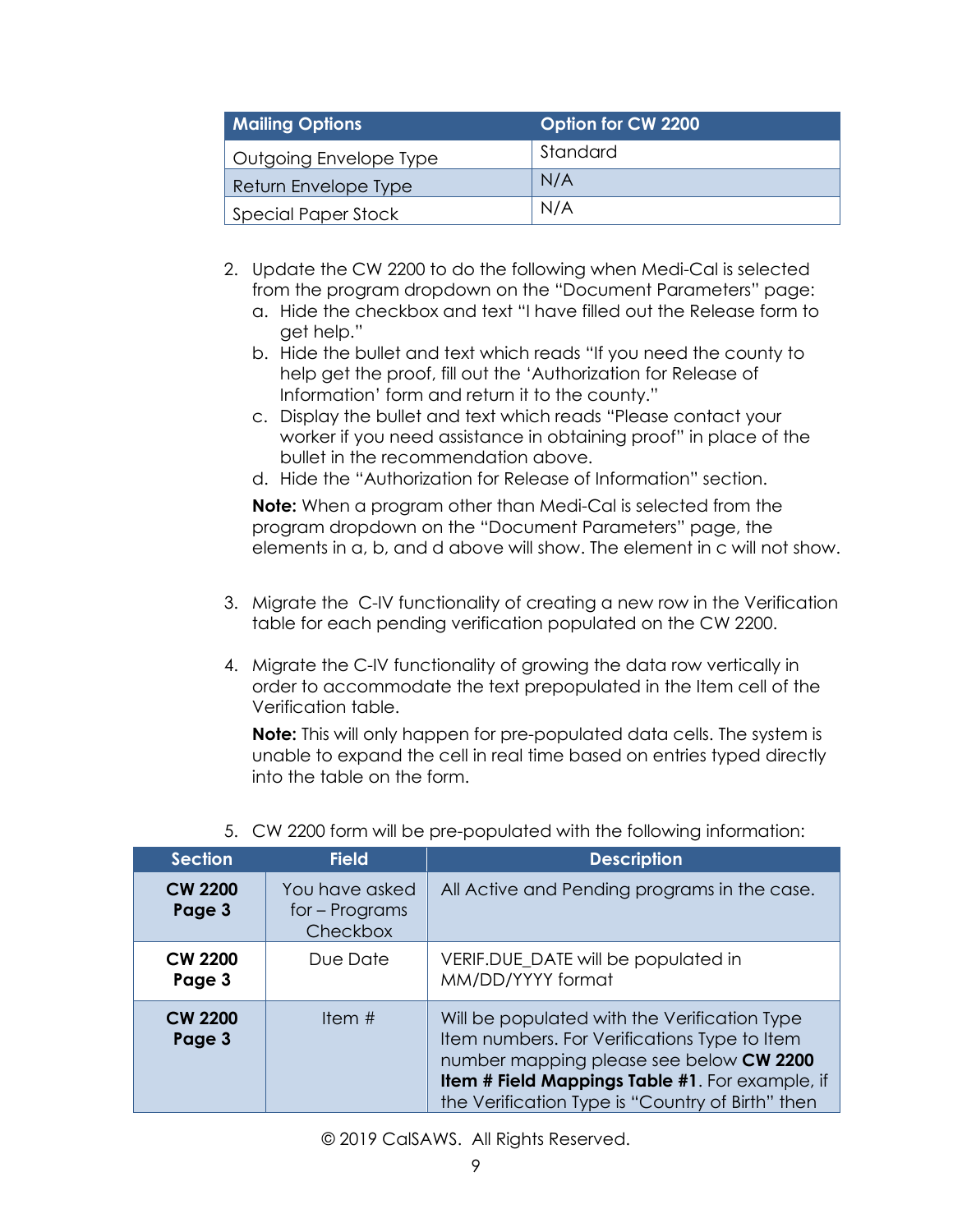| <b>Section</b>           | <b>Field</b>                                     | <b>Description</b>                                                                                                                                                                                                                                                                                                                        |
|--------------------------|--------------------------------------------------|-------------------------------------------------------------------------------------------------------------------------------------------------------------------------------------------------------------------------------------------------------------------------------------------------------------------------------------------|
|                          |                                                  | the Item # will be populated with 1 as per<br>Table 1 below.                                                                                                                                                                                                                                                                              |
|                          |                                                  |                                                                                                                                                                                                                                                                                                                                           |
| <b>CW 2200</b><br>Page 3 | Item                                             | "Verification Type - Verification"<br>1)<br>Description" -<br>Will be populated with Verification Type<br>followed by a hyphen "- ", then<br>Verification Description from the<br>Verification Detail page.<br>Verification Description is currently being<br>populated in the C-IV CW 2200 and will<br>be migrated into CalSAWS CW 2200. |
|                          |                                                  | "Verification Type - Source Name -<br>2)<br>Verification Description" -<br>Will be populated for specific verification<br>types. Please refer to CW 2200<br><b>Verification Source Mapping Table #2</b><br>below for more information.                                                                                                    |
|                          |                                                  | NOTE:<br>All pre-population for Spanish forms will<br>be in Spanish except for Verification<br>Description, which will be the user<br>entered value from the Verification<br>Detail page.                                                                                                                                                 |
|                          |                                                  | For English and all threshold languages,<br>pre-population will be in English like<br>current CalSAWS functionality.                                                                                                                                                                                                                      |
| <b>CW 2200</b><br>Page 3 | Person                                           | Person Name from PERS table                                                                                                                                                                                                                                                                                                               |
| <b>CW 2200</b><br>Page 3 | Program                                          | All Active and Pending programs in the case<br>and if the verification due date is greater than<br>the current date. Otherwise, the it will not be<br>checked.                                                                                                                                                                            |
| <b>CW 2200</b><br>Page 3 | Check $(\vee)$<br>the box that<br>applies to you | Will be blank and editable                                                                                                                                                                                                                                                                                                                |

## **CW 2200 Item # Field Mappings Table #1:**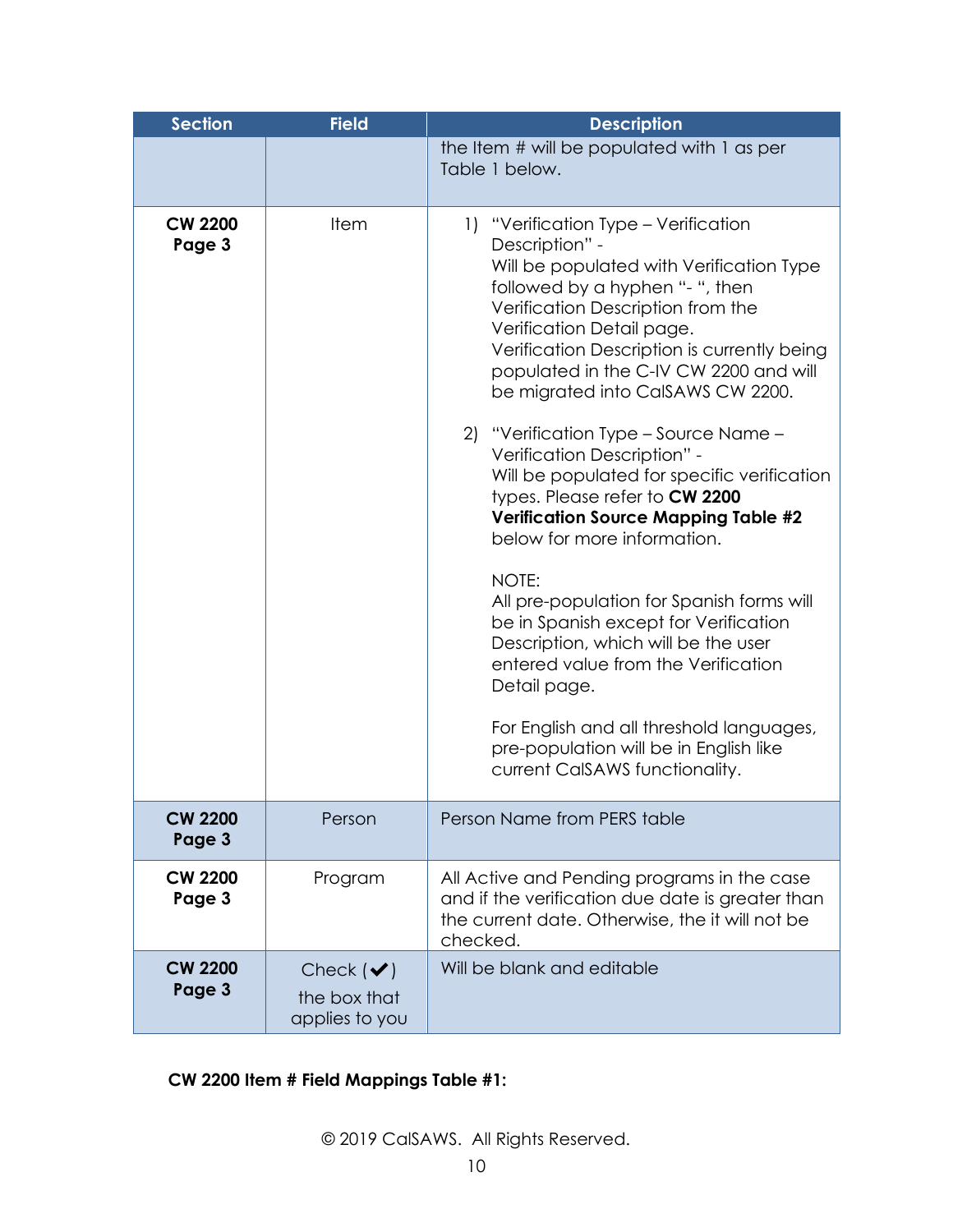| <b>Section</b>        | <b>Verifications Type</b>                                  | Item #         |
|-----------------------|------------------------------------------------------------|----------------|
| <b>CW 2200 Item #</b> | 1. Country of Birth                                        | 1              |
| <b>Field Mapping</b>  | 2. Vital Statistics US Citizenship                         |                |
| <b>CW 2200 Item #</b> | 1. Apply for Unconditionally Available                     | $\overline{2}$ |
| <b>Field Mapping</b>  | Income                                                     |                |
|                       | 2. Child Care - Monthly Income                             |                |
|                       | 3. Employment Information                                  |                |
|                       | 4. GR Work Requirement - EDD                               |                |
|                       | 5. GR Work Requirement - UIB                               |                |
|                       | 6.<br>Income                                               |                |
|                       | 7. Other Program Assistance                                |                |
|                       | 8. Self-Employment Expense                                 |                |
|                       | 9. Termination Reason                                      |                |
|                       | 10. Transferred Income                                     |                |
|                       | 11. Unemployment Deprivation                               |                |
| <b>CW 2200 Item #</b> | 1. 40 Quarters of Work                                     | 3              |
| <b>Field Mapping</b>  | <b>Battered Non-Citizen</b><br>2.                          |                |
|                       | 3.<br>Hmong/Lao Documentation                              |                |
|                       | 4. Lawful Presence                                         |                |
|                       | 5. Sponsor Abuse                                           |                |
|                       | 6. Sponsored Non-Citizen                                   |                |
|                       | 7. USCIS Document                                          |                |
|                       | 8. Visa/VAWA Application                                   |                |
| CW 2200 Item #        | Liquid Property<br>1.                                      | 4              |
| <b>Field Mapping</b>  | 2. Motor Vehicle                                           |                |
|                       | 3. Motor Vehicle Encumbrance                               |                |
|                       | 4. Personal Property                                       |                |
|                       | <b>Real Property</b><br>5.                                 |                |
|                       | Real Property List and Lien<br>6.                          |                |
|                       | <b>Transferred Property</b><br>7.                          |                |
| <b>CW 2200 Item #</b> | <b>Active Duty</b><br>1.                                   | 5              |
| <b>Field Mapping</b>  | Child Care - IEP/IFSP<br>2.                                |                |
|                       | 3.<br><b>Expected Return Date</b><br>4. Homeless Exception |                |
|                       | Incarceration<br>5.                                        |                |
|                       | 6. Military Service                                        |                |
|                       | 7. Parent's Refusal to apply for a Child 18-21             |                |
|                       | 8. School Attendance                                       |                |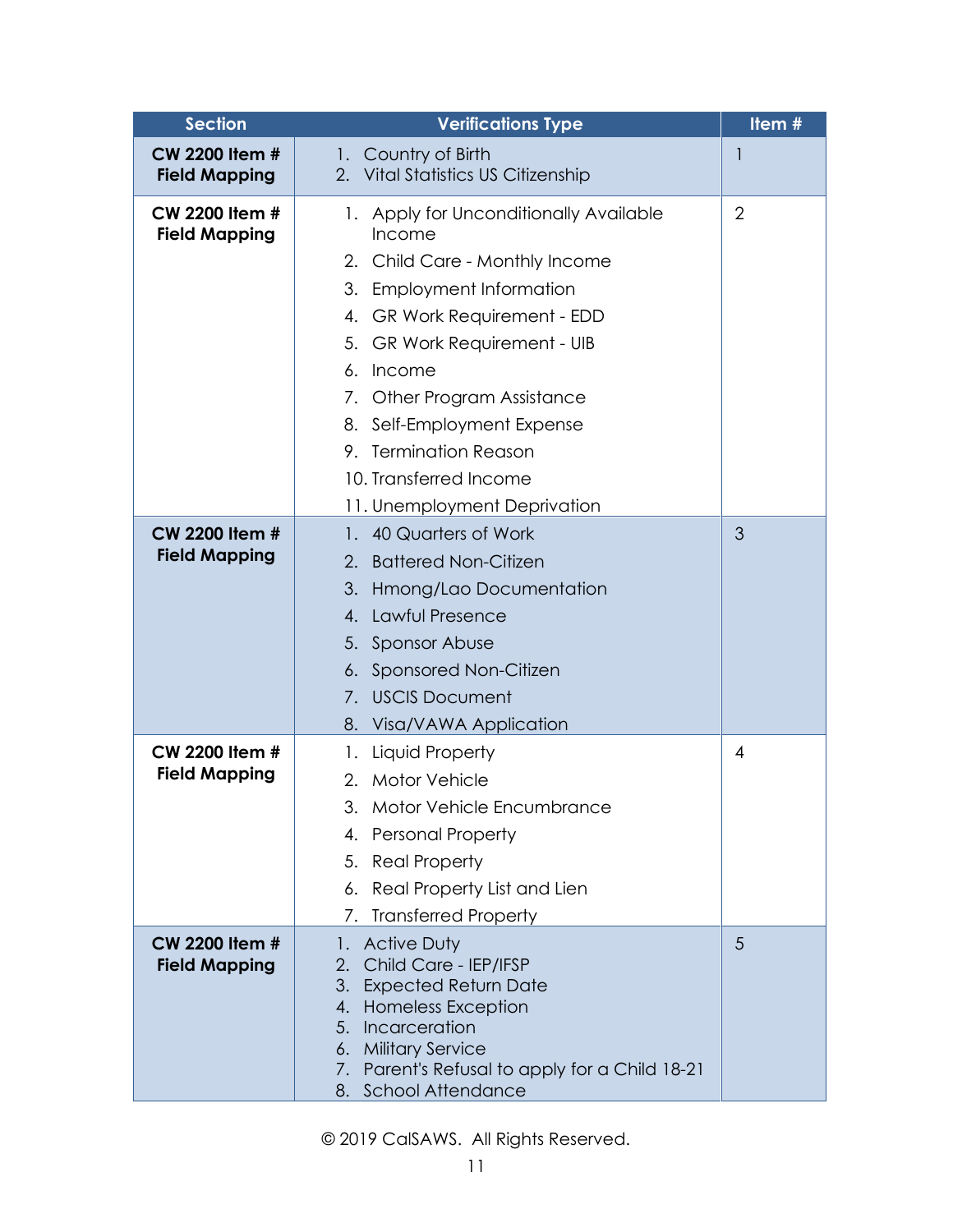| <b>Section</b>                                | <b>Verifications Type</b>                                                                                                                   | Item#          |
|-----------------------------------------------|---------------------------------------------------------------------------------------------------------------------------------------------|----------------|
|                                               | 9. School Attendance Employment and<br>Training<br>10. School End Date<br>11. School Expected Completion Date<br>12. WTW Orientation        |                |
| <b>CW 2200 Item #</b><br><b>Field Mapping</b> | 1. ATIN/ITIN<br>2. Name/Identity<br>3. SSN<br>4. Vital Statistics<br>5. Vital Statistics Identity                                           | 6              |
| <b>CW 2200 Item #</b><br><b>Field Mapping</b> | Date of Birth<br>$1 -$<br>2. Date of Death<br>3. Legal Guardianship<br>4. Relationship<br>5. Roomer/Boarder                                 | $\overline{7}$ |
| CW 2200 Item #<br><b>Field Mapping</b>        | 1. Expense Amount<br><b>Utility Expense</b><br>2.                                                                                           | 8              |
| <b>CW 2200 Item #</b><br><b>Field Mapping</b> | 1. Residence                                                                                                                                | 9              |
| CW 2200 Item #<br><b>Field Mapping</b>        | 1. Other Health Care Coverage<br>2. Special Need                                                                                            | 10             |
| <b>CW 2200 Item #</b><br><b>Field Mapping</b> | 1. MEDS Minimal Essential Coverage<br>2. Medical Condition<br>3. Medicare Information<br>4. Pregnancy<br><b>Third Party Liability</b><br>5. | 11             |
| CW 2200 Item #<br><b>Field Mapping</b>        | Immunizations<br>$\mathbf{1}$                                                                                                               | 12             |

## **CW 2200 Verification Source Mapping Table #2:**

| <b>Section</b>                                                 | <b>Verification Type</b>                                                                   | <b>Verification Source</b>                                                                                                                                                                                                             |
|----------------------------------------------------------------|--------------------------------------------------------------------------------------------|----------------------------------------------------------------------------------------------------------------------------------------------------------------------------------------------------------------------------------------|
| <b>CW 2200</b><br><b>Verification</b><br><b>Source Mapping</b> | 1. School Expected<br><b>Completion Date</b><br>2. School End Date<br>3. School Attendance | Will be populated with the school<br>name for these verification types.<br>For example, for Verification type<br>School End Date, the field will be<br>populated with "School End Date -<br>School Name - Verification<br>Description" |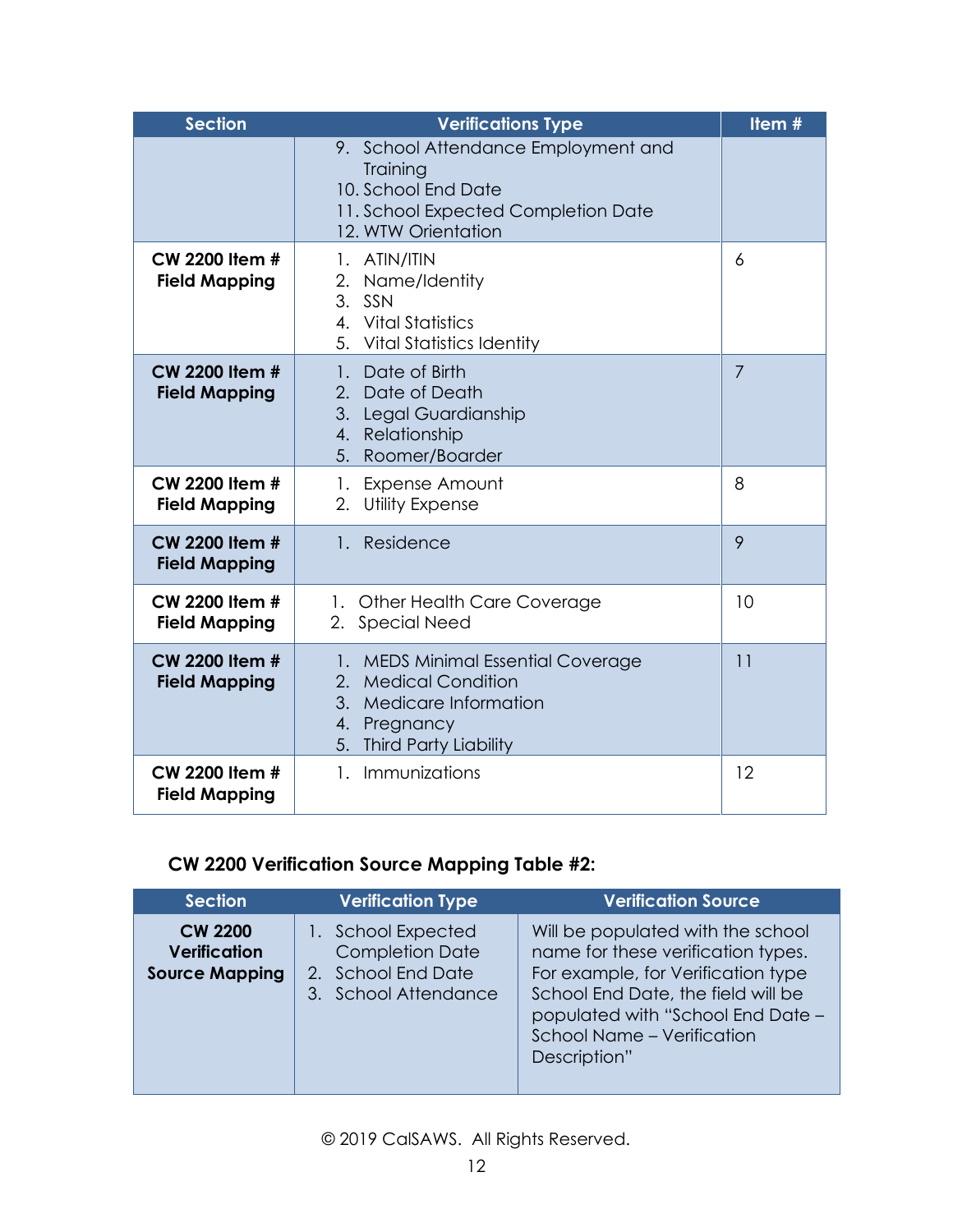| <b>Section</b>                                                 | <b>Verification Type</b>                                                                               | <b>Verification Source</b>                                                                                                                                                                                                                                                                                                               |
|----------------------------------------------------------------|--------------------------------------------------------------------------------------------------------|------------------------------------------------------------------------------------------------------------------------------------------------------------------------------------------------------------------------------------------------------------------------------------------------------------------------------------------|
|                                                                |                                                                                                        | VERIF.SCHL ATTEND ID,<br>SCHL_ATTEND.ORG_ID to populate<br>the School Name                                                                                                                                                                                                                                                               |
| <b>CW 2200</b><br>Verification<br><b>Source Mapping</b>        | 1. Income                                                                                              | The field will be populated along<br>with the Income Type. For example,<br>for Verification type Income, the<br>field will be populated with "Income<br>- Income Type (Employer Name) -<br>Verification Description"<br>CT_186 Decoded value of Income<br>Type from INC.TYPE_CODE.<br>Note: Employer Name<br>(EMP.EMP_NAME) - If entered |
| <b>CW 2200</b><br><b>Verification</b><br><b>Source Mapping</b> | <b>Liquid Property</b><br>1.<br>2. Motor Vehicle<br>3. Personal Property<br><b>Real Property</b><br>4. | The field will be populated along<br>with the Property Type. For example,<br>for Verification type Motor Vehicle,<br>the field will be populated with<br>"Motor Vehicle - Property Type -<br>Verification Description"<br>CT_208 decoded value of Property<br>Type from PROP.TYPE_CODE                                                   |
| <b>CW 2200</b><br>Verification<br><b>Source Mapping</b>        | 1. Special Need                                                                                        | The field will be populated along<br>with the Special Need Type. For<br>example, for Verification type<br>Special Need, the field will be<br>populated with "Special Need -<br>Special Need Type - Verification<br>Description"<br>CT_200 decoded value of Property<br>Type from SPEC_NEED.TYPE_CODE                                     |
| <b>CW 2200</b><br><b>Verification</b><br><b>Source Mapping</b> | Employment<br>$\mathbf{1}$ .<br>Information                                                            | The field will be populated along<br>with the Employer Name. For<br>example, for Verification type<br>Employment Information, the field<br>will be populated with "Employment                                                                                                                                                            |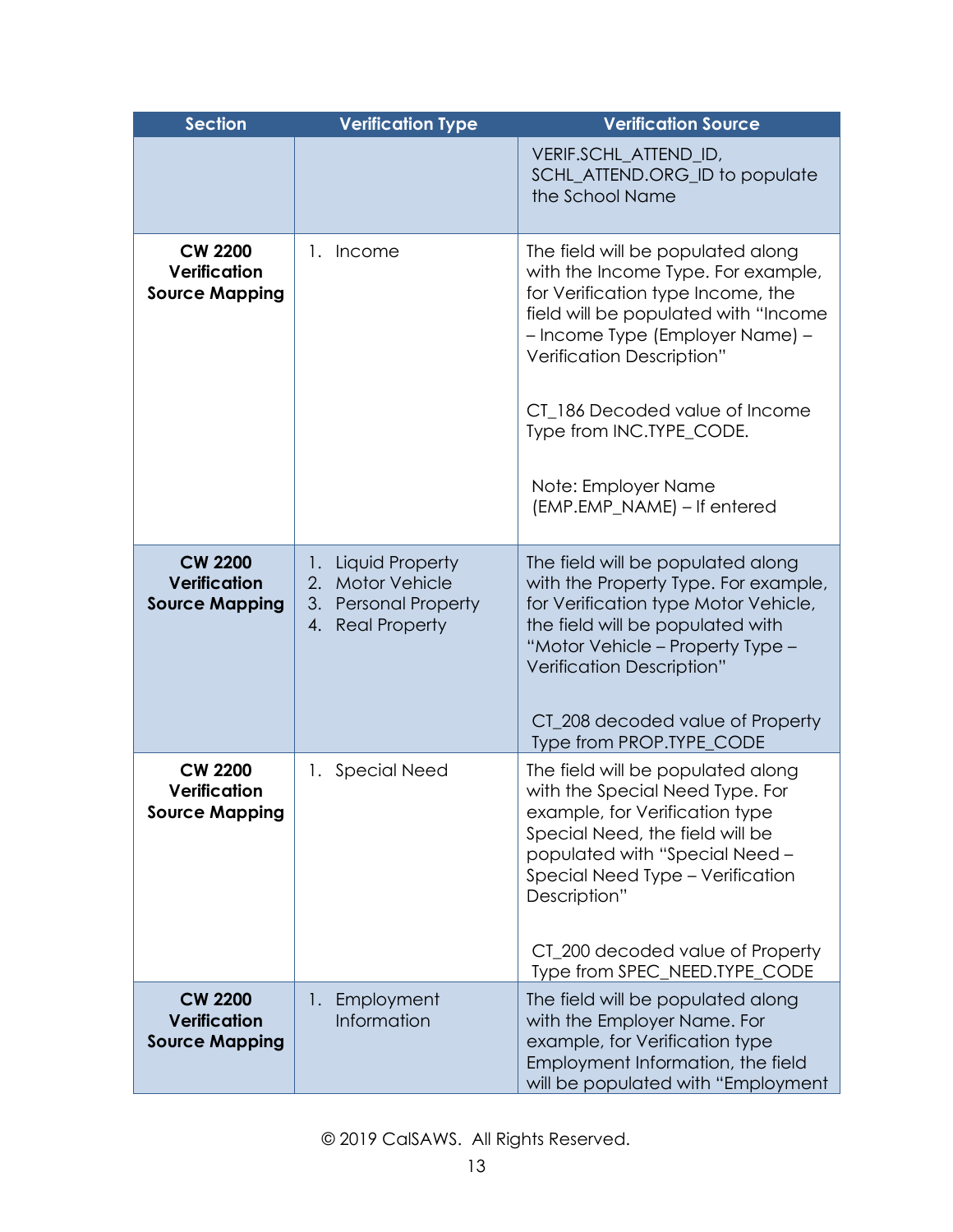| <b>Section</b>                                                 | <b>Verification Type</b>          | <b>Verification Source</b>                                                                                                                                                                                                                                                                                                 |
|----------------------------------------------------------------|-----------------------------------|----------------------------------------------------------------------------------------------------------------------------------------------------------------------------------------------------------------------------------------------------------------------------------------------------------------------------|
|                                                                |                                   | Information - Employer Name -<br>Verification Description"<br>EMP.EMP NAME                                                                                                                                                                                                                                                 |
| <b>CW 2200</b><br><b>Verification</b><br><b>Source Mapping</b> | Other Program<br>1.<br>Assistance | The field will be populated along<br>with the Program Name. For<br>example, for Verification type Other<br>Program Assistance, the field will be<br>populated with "Other Program<br>Assistance – Program Name –<br>Verification Description"<br>CT_18 decoded value of Property<br>Type from<br>OTHER_PGM_ASSIST.PGM_CODE |
| <b>CW 2200</b><br><b>Verification</b><br><b>Source Mapping</b> | 1. Expense Amount                 | The field will be populated along<br>with the Expense Type. For example,<br>for Verification type Expense<br>Amount, the field will be populated<br>with "Expense Amount - Expense<br>Type - Verification Description"<br>CT_198 decoded value of Expense<br>Type from EXPN.TYPE_CODE                                      |

## <span id="page-13-0"></span>**3 SUPPORTING DOCUMENTS**

| <b>Number</b> Functional Area | <b>Description</b> | <b>Attachment</b>                                                                                                          |
|-------------------------------|--------------------|----------------------------------------------------------------------------------------------------------------------------|
| <b>Client Correspondence</b>  | CW 2200 Mockup     | CW2200_EN.pdf<br>CW2200_SP.pdf<br>CW2200_VI.pdf<br>CW2200_RU.pdf<br>CW2200_FA.pdf<br><b>CW2200 Fl.pdf</b><br>CW2200_AR.pdf |
|                               |                    | CW2200_AE.pdf<br>CW2200_CA.pdf<br>CW2200_CN.pdf                                                                            |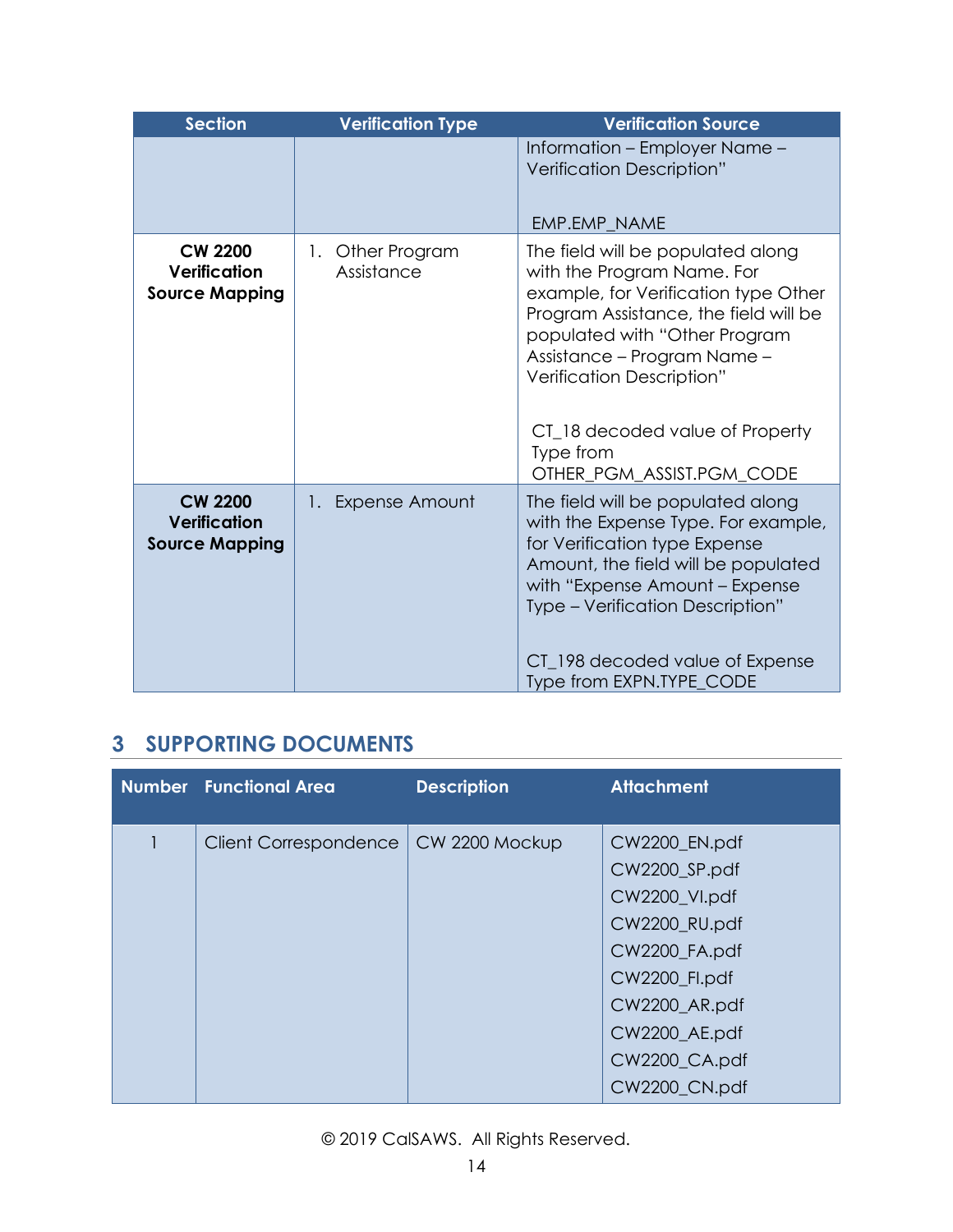|   |                                       |                             | CW2200_HM.pdf<br>CW2200_KO.pdf<br>CW2200_LA.pdf |
|---|---------------------------------------|-----------------------------|-------------------------------------------------|
| 2 | Client Correspondence   CW 2200 CT170 | <b>Spanish Translations</b> | CW 2200 Spanish<br>Translations.xlsx            |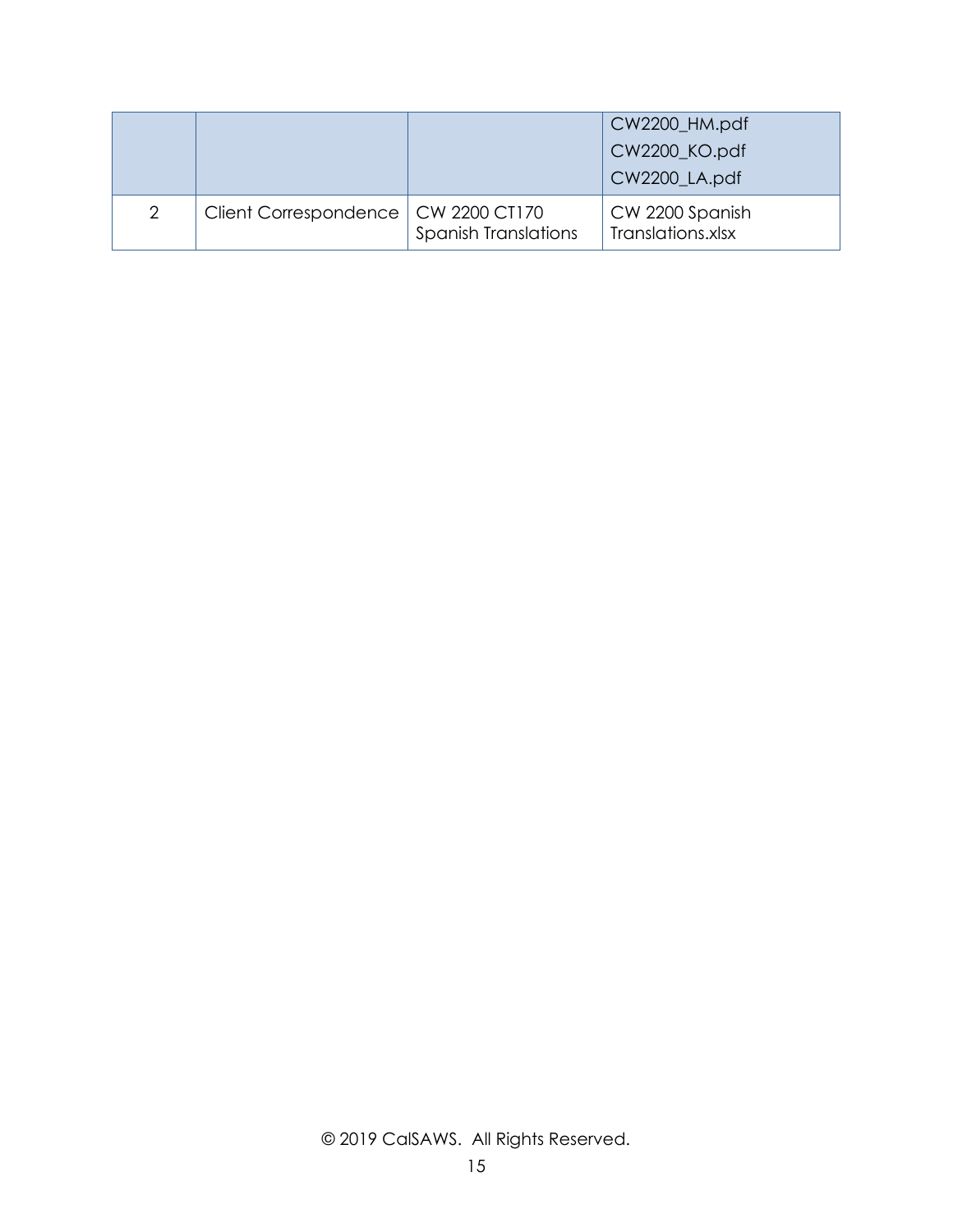## <span id="page-15-0"></span>**4 REQUIREMENTS**

## <span id="page-15-1"></span>**4.1 Migration Requirements**

| DDID# | <b>REQUIREMENT TEXT</b>                                                                                                                                                                                                                                                                                                                                                                                                                                                                                                                                                                                                                                                                                                                                                                                                                                                                                                                                                                                                                                                                                                                                                                | <b>Contractor Assumptions</b>                                                                                                                                                                                                                                                                                                                                                                                                                                                                                                                                                                                                                                                                                                                                                                                                                                                                     | <b>How</b><br><b>Requirement Met</b>                               |
|-------|----------------------------------------------------------------------------------------------------------------------------------------------------------------------------------------------------------------------------------------------------------------------------------------------------------------------------------------------------------------------------------------------------------------------------------------------------------------------------------------------------------------------------------------------------------------------------------------------------------------------------------------------------------------------------------------------------------------------------------------------------------------------------------------------------------------------------------------------------------------------------------------------------------------------------------------------------------------------------------------------------------------------------------------------------------------------------------------------------------------------------------------------------------------------------------------|---------------------------------------------------------------------------------------------------------------------------------------------------------------------------------------------------------------------------------------------------------------------------------------------------------------------------------------------------------------------------------------------------------------------------------------------------------------------------------------------------------------------------------------------------------------------------------------------------------------------------------------------------------------------------------------------------------------------------------------------------------------------------------------------------------------------------------------------------------------------------------------------------|--------------------------------------------------------------------|
| 452   | Original:<br>The CONTRACTOR shall migrate<br>form CW 2200 (12/14)-Request for<br>Verification with the following<br>updates:<br>1) The following sentence will be<br>added to the form "You have an<br>appointment on at to see an<br>Eligibility Worker at:". The sentence<br>shall display for Los Angeles County.<br>The display of the sentence for the<br>57 counties shall be configurable<br>2) Migrate the C-IV dynamic<br>functionality of making the<br>checkbox labelled "I have filled out<br>the Release of Information"<br>disappear when dynamically<br>generating the form "Authorization<br>for Release of Information" if MC<br>program is selected<br>3) Ability to edit and append the<br><b>CW 2200</b><br>4) Ability to auto populate<br>additional information from the<br>data collection pages onto the<br>form<br><b>Revised:</b><br>The CONTRACTOR shall migrate<br>form CW 2200 (6/19)-Request for<br>Verification with the following<br>updates:<br>1) Migrate the C-IV dynamic<br>functionality of making the<br>checkbox labelled "I have filled out<br>the Release of Information"<br>disappear when dynamically<br>generating the form "Authorization | Original:<br>• The following<br>requirement states<br>"Ability to auto<br>populate additional<br>information from the<br>data collection pages<br>onto the form will be<br>determined in design<br>sessions)". This<br>requirement references<br>new scope that will be<br>defined during the<br>Design phase.<br><b>CONTRACTOR has not</b><br>estimated this future<br>scope. When the future<br>scope is defined,<br><b>CONTRACTOR will</b><br>provide an updated<br>estimate.<br>• "Configurable" means<br>that the sentence will<br>display or not based on<br>the county decision.<br>The text of the<br>sentence will not be<br>updated per county<br>choice.<br>• Additional information<br>to be populated will be<br>determined based on a<br>verification by<br>verification analysis with<br>the CONSORTIUM<br>(each verification type)<br>will be assessed to see<br>which additional | Migrated C-IV<br>form CW 2200<br>and made<br>requested<br>updates. |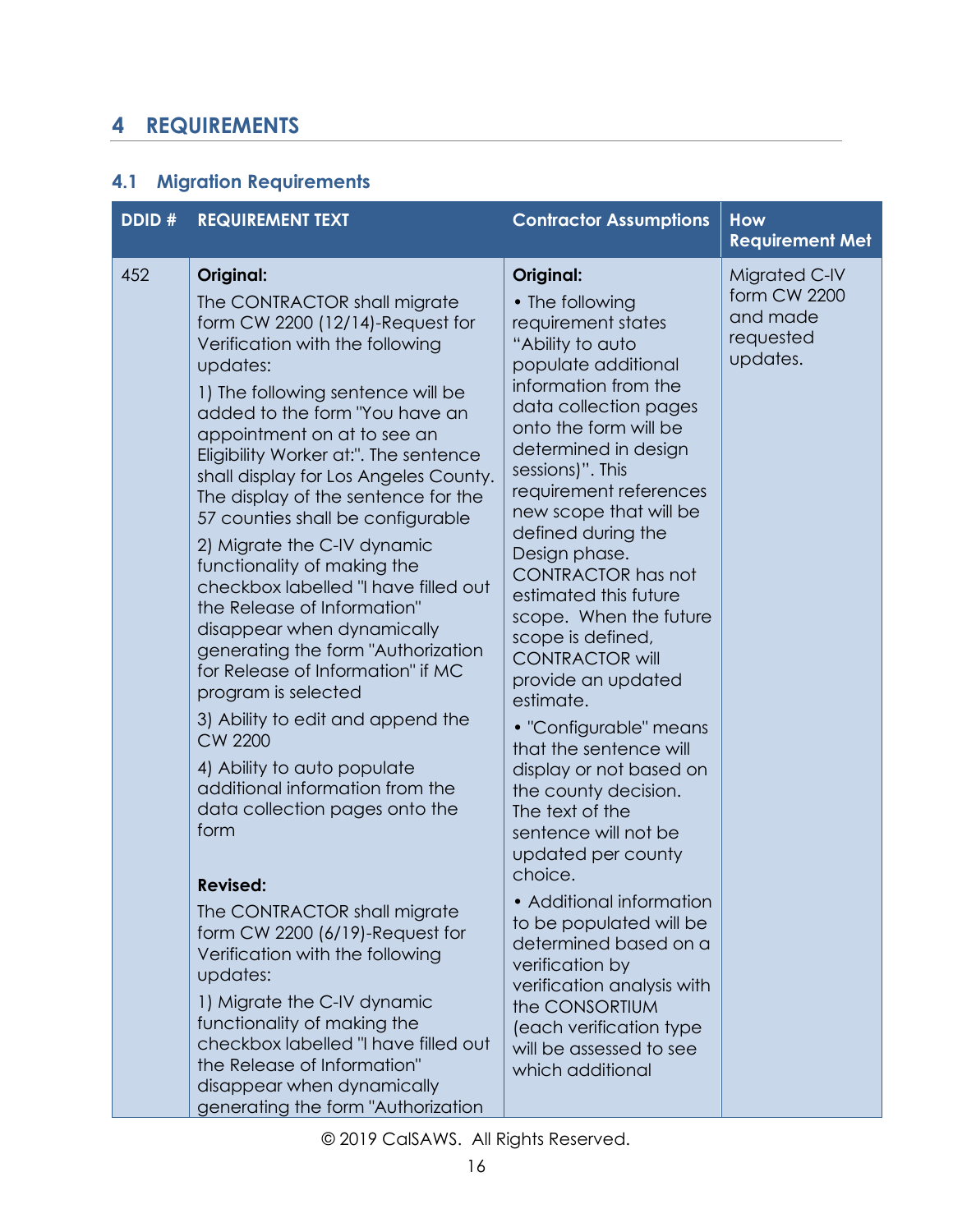| for Release of Information" if MC<br>program is selected                                                                                                 | information needs to be<br>pulled).                                                                                                                         |  |
|----------------------------------------------------------------------------------------------------------------------------------------------------------|-------------------------------------------------------------------------------------------------------------------------------------------------------------|--|
| 2) Ability to edit and append the<br>CW 2200<br>3) Ability to auto populate<br>additional information from the<br>data collection pages onto the<br>form | • Data table on CW<br>2200 will not be<br>modified. Additional<br>information will be<br>appended to the item<br>description and<br>populated in that cell. |  |
|                                                                                                                                                          | <b>Revised:</b>                                                                                                                                             |  |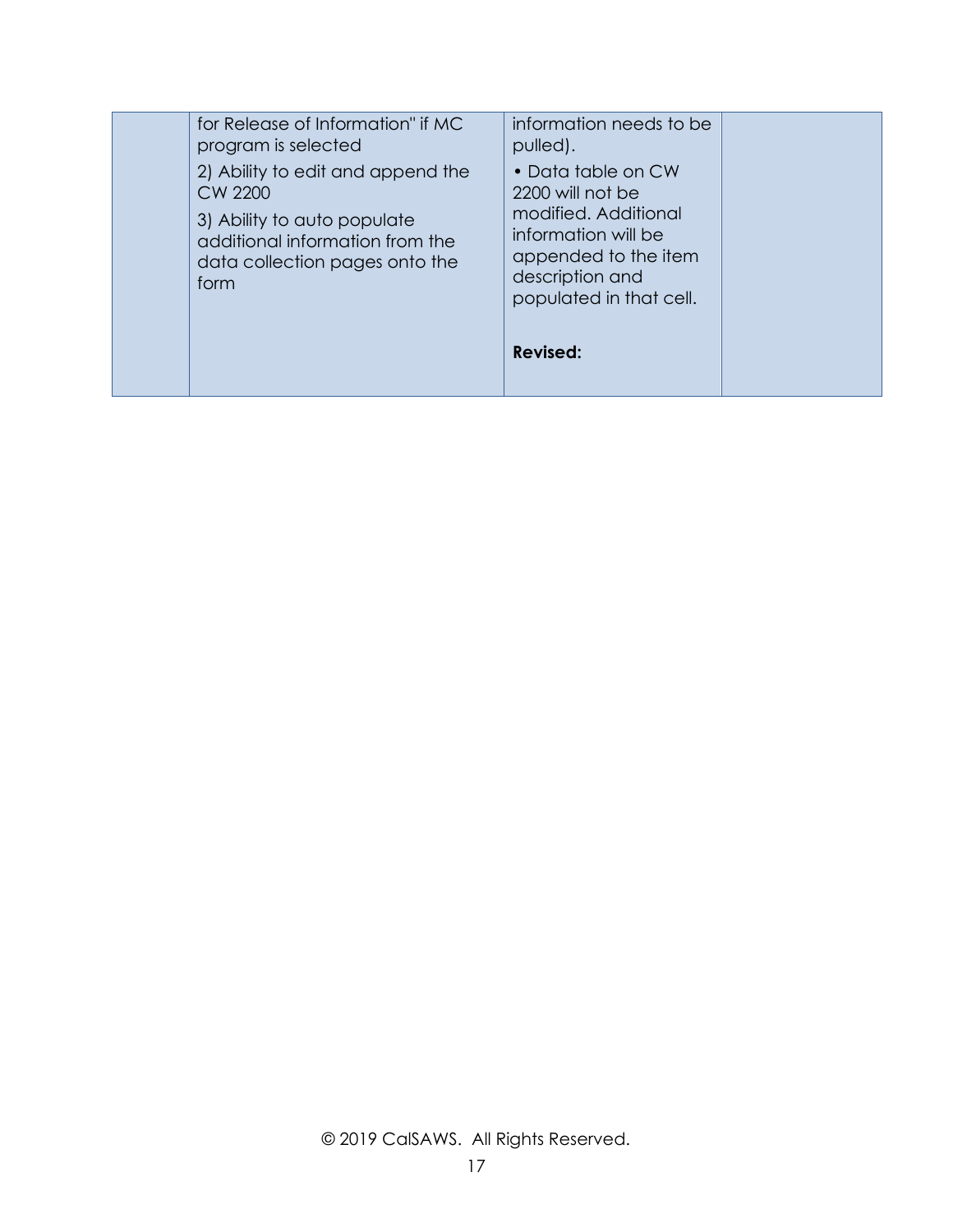# Cal**SAWS**

California Statewide Automated Welfare System

# **Design Document**

CIV Alfresco Document Migration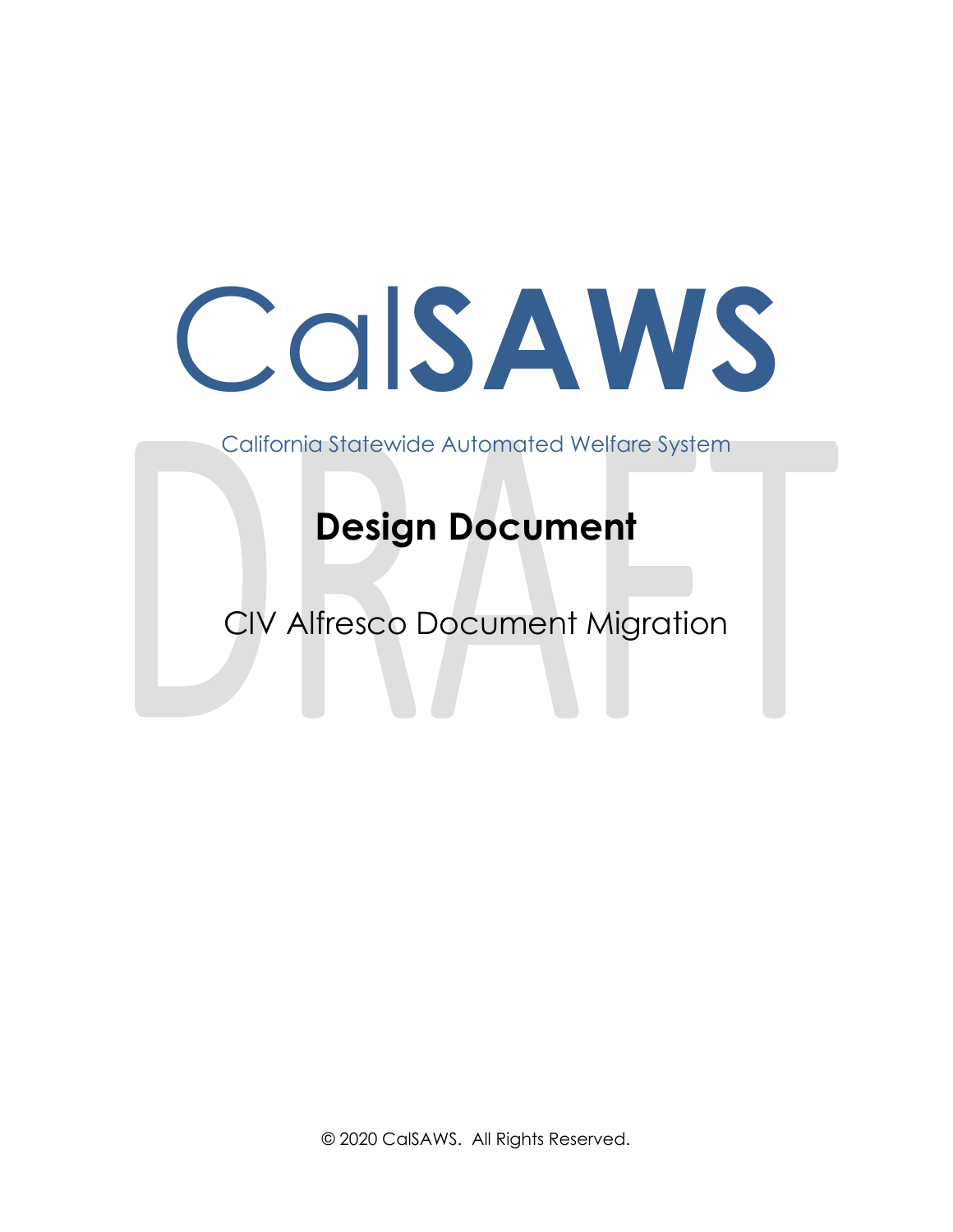|                | <b>DOCUMENT APPROVAL HISTORY</b> |                    |
|----------------|----------------------------------|--------------------|
| <b>Calsaws</b> | Prepared By                      | Jonathan Goldsmith |
|                | Reviewed By                      |                    |

| <b>DATE</b> | <b>DOCUMENT</b><br><b>VERSION</b> | <b>REVISION DESCRIPTION</b> | <b>AUTHOR</b> |
|-------------|-----------------------------------|-----------------------------|---------------|
| 5/26/2020   | 0. ا                              | <b>Initial Revision</b>     |               |
| 11/17/2020  |                                   | Content Revision 1          |               |
|             |                                   |                             |               |
|             |                                   |                             |               |
|             |                                   |                             |               |
|             |                                   |                             |               |
|             |                                   |                             |               |
|             |                                   |                             |               |
|             |                                   |                             |               |

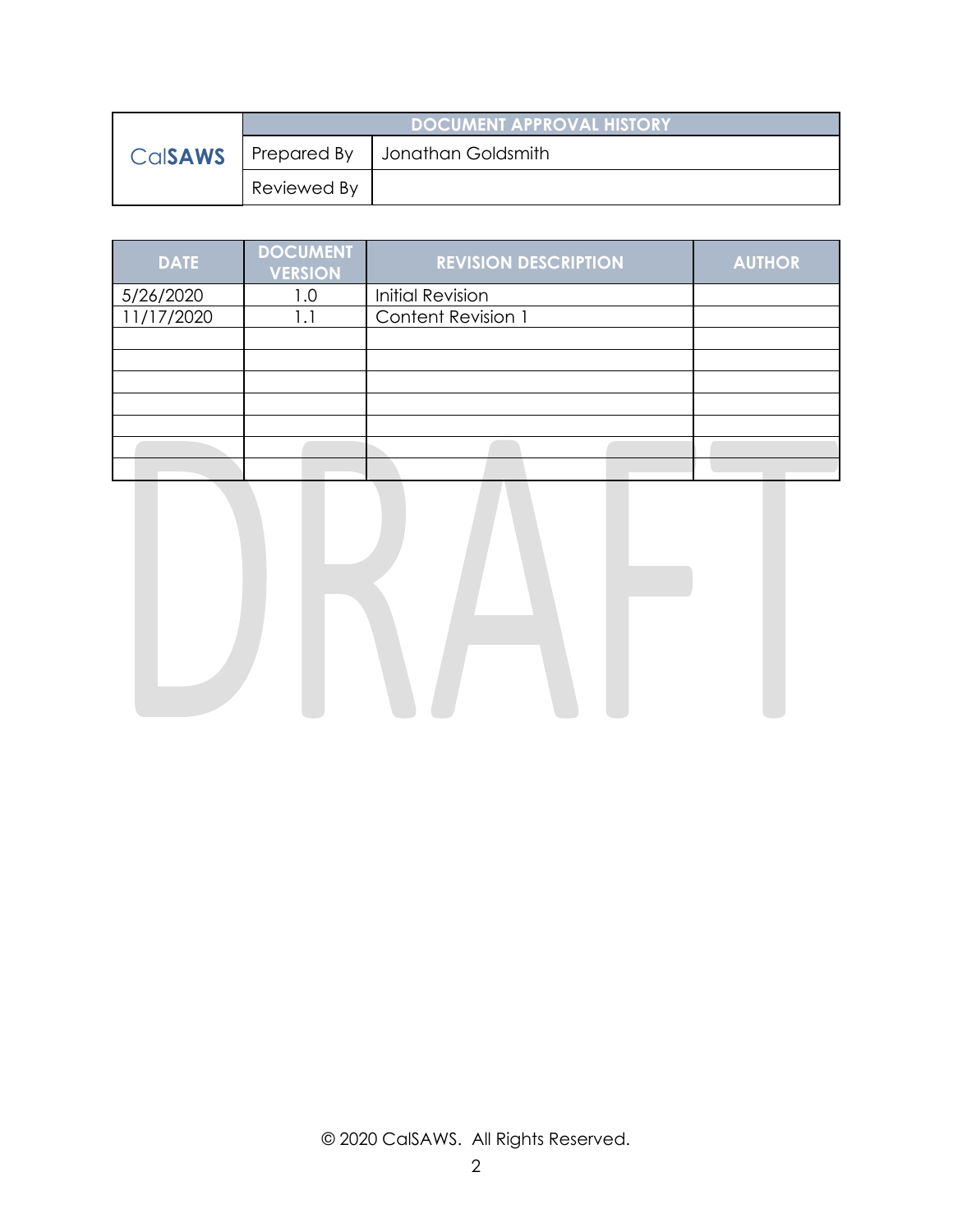## **Table of Contents**

|   | 1.1 |                                                                    |  |
|---|-----|--------------------------------------------------------------------|--|
|   | 1.2 |                                                                    |  |
|   | 1.3 |                                                                    |  |
|   | 1.4 |                                                                    |  |
| 2 |     |                                                                    |  |
|   | 2.1 |                                                                    |  |
|   | 2.2 | Set up C-IV Alfresco instance to be used by Migration Batch Jobs 5 |  |
|   | 2.3 |                                                                    |  |
|   | 2.4 |                                                                    |  |
|   | 2.5 |                                                                    |  |
|   | 2.6 |                                                                    |  |
|   | 2.7 |                                                                    |  |
|   | 2.8 |                                                                    |  |
| 3 |     |                                                                    |  |
|   |     |                                                                    |  |
|   |     |                                                                    |  |
|   |     |                                                                    |  |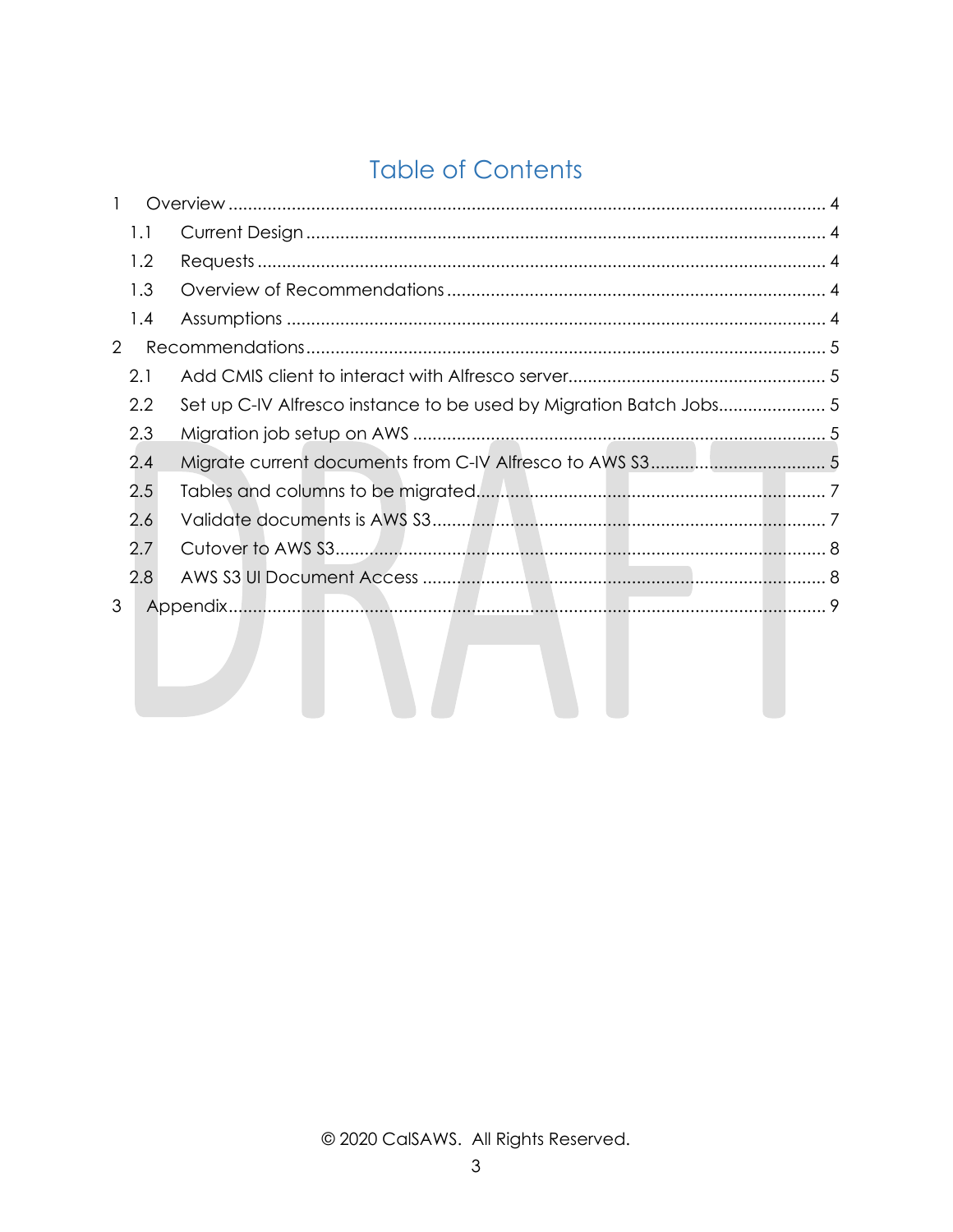## <span id="page-20-0"></span>**1 OVERVIEW**

## <span id="page-20-1"></span>**1.1 Current Design**

Both CIV Online and Batch systems currently use Alfresco to store and retrieve documents (.pdf, .xml, etc.). Alfresco consist of a web UI, FTP interface and an Alfresco Database. It is currently used by online and batch applications through CIV Interfaces, which uses the CIV architecture File Management Interface. The architecture File Management Interface uses open source API librabry CMIS to manage files in the Alfresco System.

## <span id="page-20-2"></span>**1.2 Requests**

The CalSAWS system uses AWS S3 for document storage. In order for the CalSAWS system to interact with previous CIV documents, the CIV Alfresco documents will need to be migrated over to the CalSAWS AWS S3.

## <span id="page-20-3"></span>**1.3 Overview of Recommendations**

Create new Batch jobs that will copy CIV Alfresco documents over to CalSAWS S3 and record the new S3 document number into the database.

#### <span id="page-20-4"></span>**1.4 Assumptions**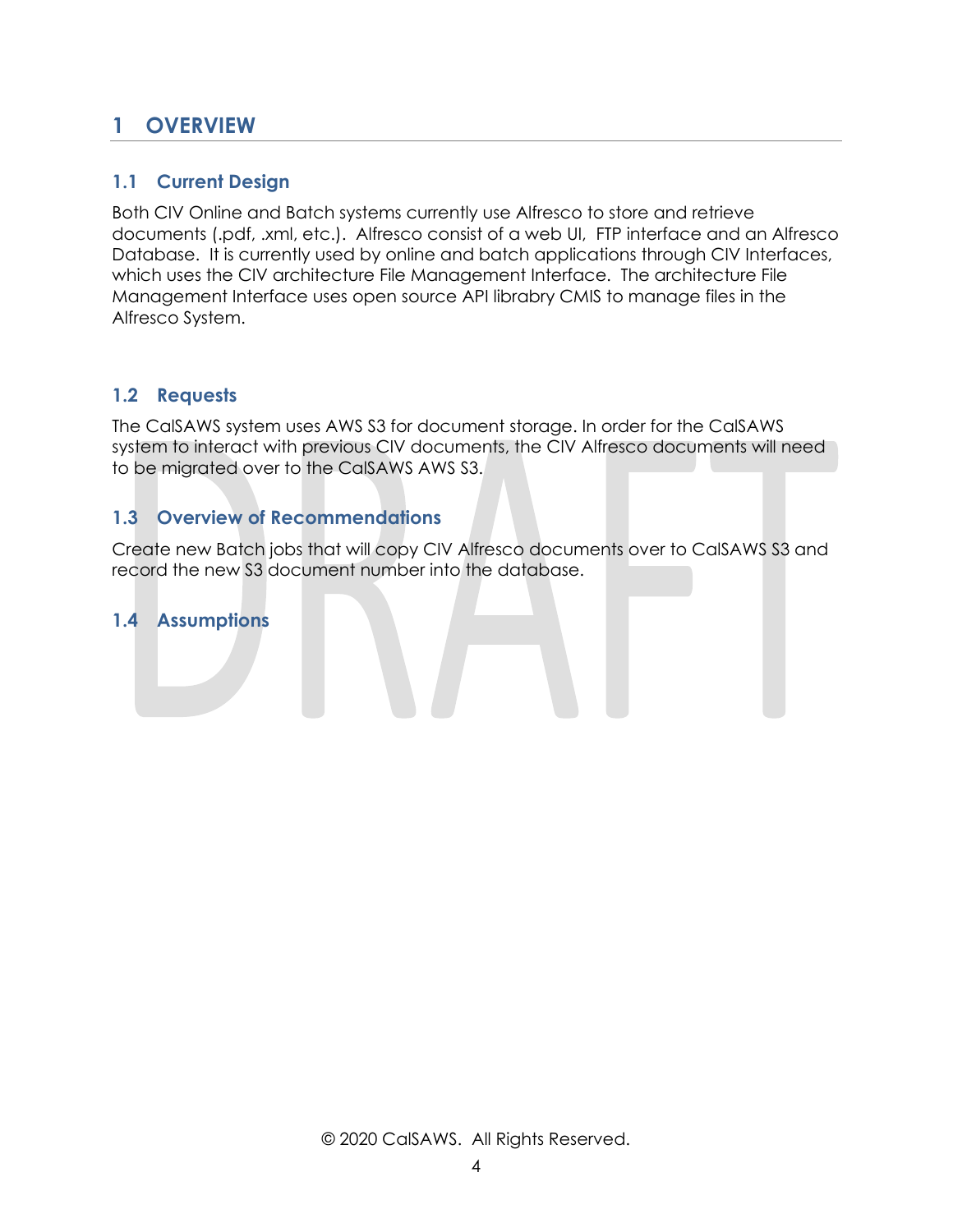## <span id="page-21-0"></span>**2 RECOMMENDATIONS**

#### <span id="page-21-1"></span>**2.1 Add CMIS client to interact with Alfresco server**

Update Architecture File Management code to add CMIS API client and new methods for interacting with Alfresco server. This will allow new Batch code to copy over C-IV Alfresco documents to CalSAWS S3.

## <span id="page-21-2"></span>**2.2 Set up C-IV Alfresco instance to be used by Migration Batch Jobs**

Set up a C-IV Alfresco instance with a copy of the Production Alfresco database data. The Alfresco instance will have access to a replicated mount drive of the Production files. This will allow the Migration Batch jobs to pull copies of the Production files without causing performance issues to the Production Alfresco server.

## <span id="page-21-3"></span>**2.3 Migration job setup on AWS**

The following describes the setup used for the document migration jobs:

- 1. AWS EC2 instances configured with role based AWS authentication. On ec2 /etc/profile.d directory, create file with Java environment variables and export SPRING\_PROFILES\_ACTIVE="ec2"
- 2. Deployment of the File Service code on ec2
- 3. Deployment of CalSAWS code with new file migration interface
- 4. Deployment of CalSAWS code with migration batch jobs
- 5. Batch job server and BicSuite scheduler setup
- <span id="page-21-4"></span>6. Schedule of required jobs in BicSuite

#### **2.4 Migrate current documents from C-IV Alfresco to AWS S3**

- 1. A DCR or similar process will populate temp tables based on existing CIV production data.
- 2. Migration jobs will take entries from temp tables and convert them updating the entry in the temp table with the new FMS id. Each table and column combination would have a job set with:
	- a. Loader
	- b. Listener
	- c. Stop Work
	- d. Stop Listener
	- e. 1+ worker threads
	- f. Multiple job sets can potentially write to the same temp table if multiple columns are being migrated on it. However, this is acceptable as the run time for those jobs is expected to be weeks vs hours for migration cutover.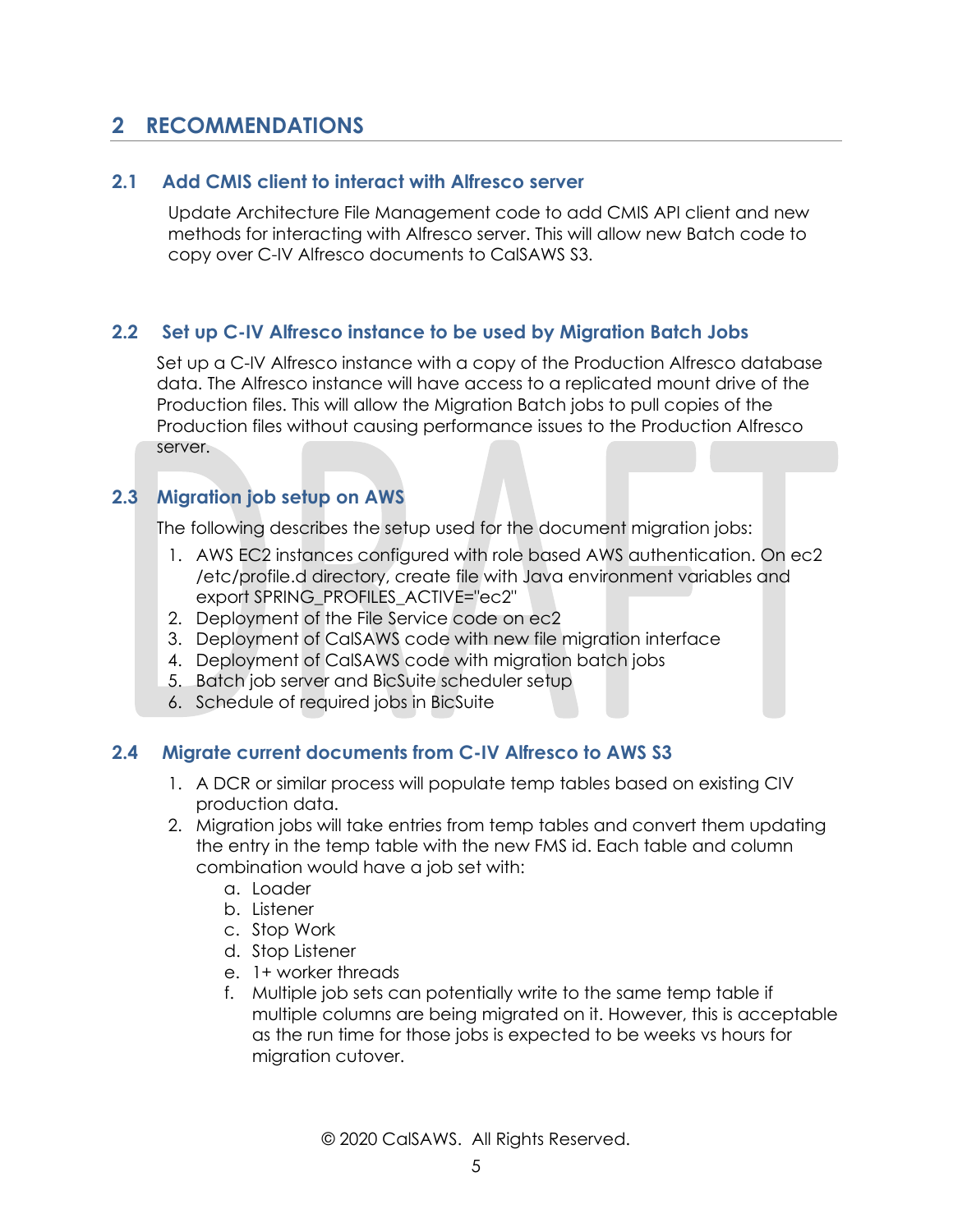Batch Job Set 1 (Migration/Copy):

Will migrate documents from AWS Alfresco to AWS S3

Separate temp tables will be updated with file id mappings

#### **Temp Table List:**

GENERATE\_DOC\_TEMP.ALF\_FMS\_NUM(FMS columnName)

The table will have the following common attributes:

id - this matching the original table on C-IV. created\_on updated\_on created\_by updated\_by



For each FMS column to migrate, the following will be required:

\${columnName} - original FMS ID value from CIV

\${columnName}\_new - migrated FMS ID to retrieve the file in S3

> \${columnName}\_md5 - MD5 of original file \${columnName}\_md5\_new - MD5 of migrated

file

\${columnName}\_stat - status of the column on this record

> Note: 'new' and 'stat' were chosen to avoid going over the 30 identifier limit for some columns to migrate like print\_file where using more standard names like enclosure\_alf\_fms\_num\_stat\_code or enclosure\_alf\_fms\_num\_conversion would go over the limit.

## **Jobs**

For each table/column combination, Job set example:

- 1. Temp table populator (e.g.: PGDAFNPREPARE) copies the data from C-IV data source to temp table (on separate data source)
- 2. Copy Load Work (e.g.: CGDAFNLOAD) load all work for the copy listener to use
- 3. Copy Listener (e.g.: CGDAFNLISTEN) distributes work to copy worker jobs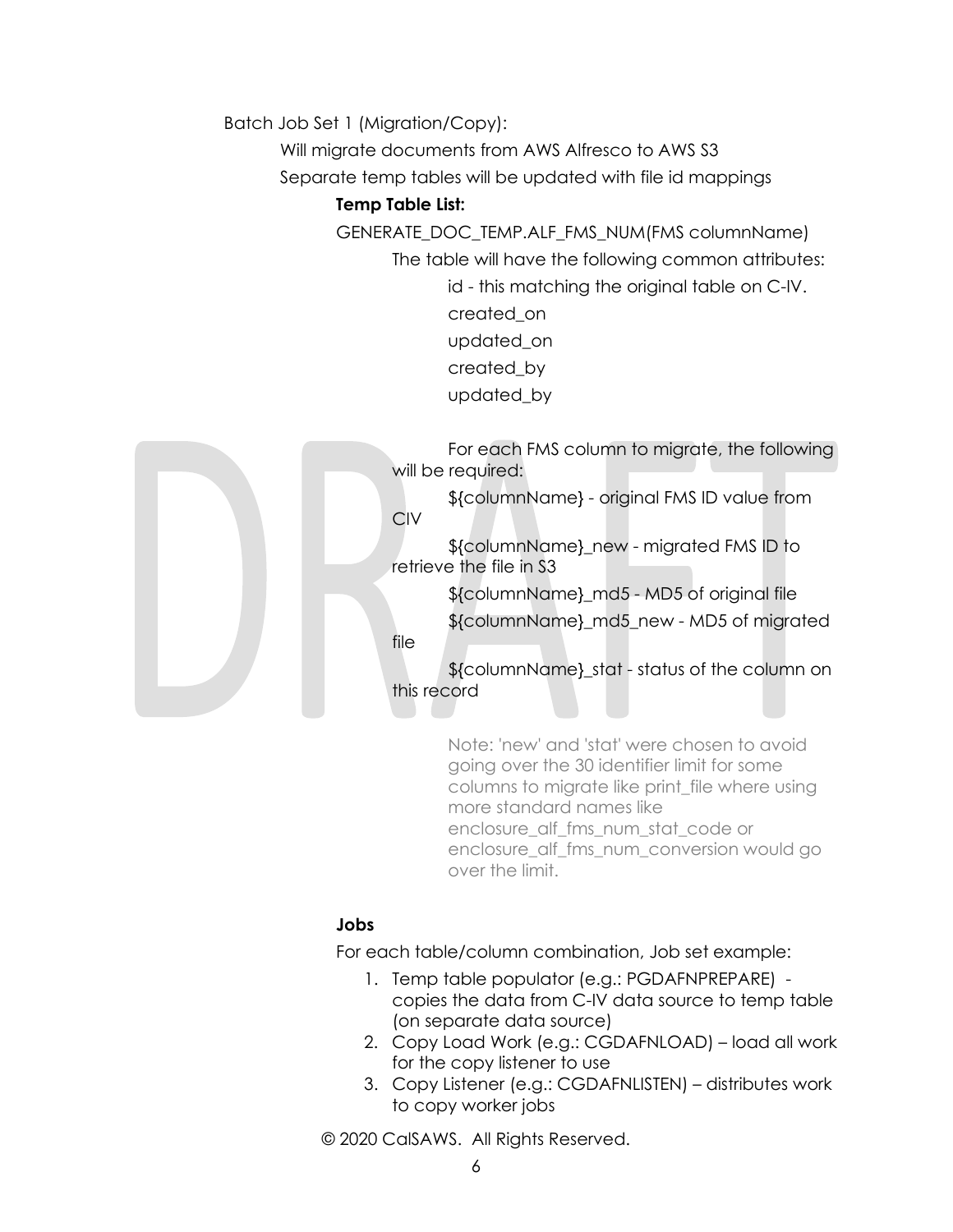- 4. Copy Stop Work (e.g.: CGDAFNSTOPWORK) stops the copy work
- 5. Copy Stop Listener (e.g.: CGDAFNSTOPLISTEN) stops the copy listener
- 6. Copy Workers (e.g.: CGDAFNWORK001- PGDAFNWORK999) – copy worker jobs

#### **Job Status**

The main statuses are:

**PC** (pending copy – Tech Architecture team owned process) - Populating job data from C-IV table will set the record to this status once the ID is available.

**PV** (pending verify - Tech Architecture team owned process) - Copy job will set the status to this once the file is copied.

There are additional intermediate or diagnosis status codes like Copy Error, which would prompt manual intervention or analysis.

## <span id="page-23-0"></span>**2.5 Tables and columns to be migrated**

| Table               | Column              |
|---------------------|---------------------|
| <b>GENERATE DOC</b> | ALF_FMS_NUM         |
| <b>GENERATE RPT</b> | ALF FMS IDENTIF     |
| PRINT FILE          | ALF FMS NUM         |
| OCAT                | FMS NUM             |
| VLP MNL VERIF REQ   | FMS DOC NUM IDENTIF |

#### <span id="page-23-1"></span>**2.6 Validate documents in AWS S3**

Batch Job Set 2 (Verification):

There will be a batch job that will verify documents are the same in AWS S3 as C-IV Alfresco.

This job will utilize and update the same temp tables as above to verify documents stored in AWS S3.

Validation job set will use a md5 hash to validate documents and will update status in temp tables from PV (Pending Verify) to CM (Complete).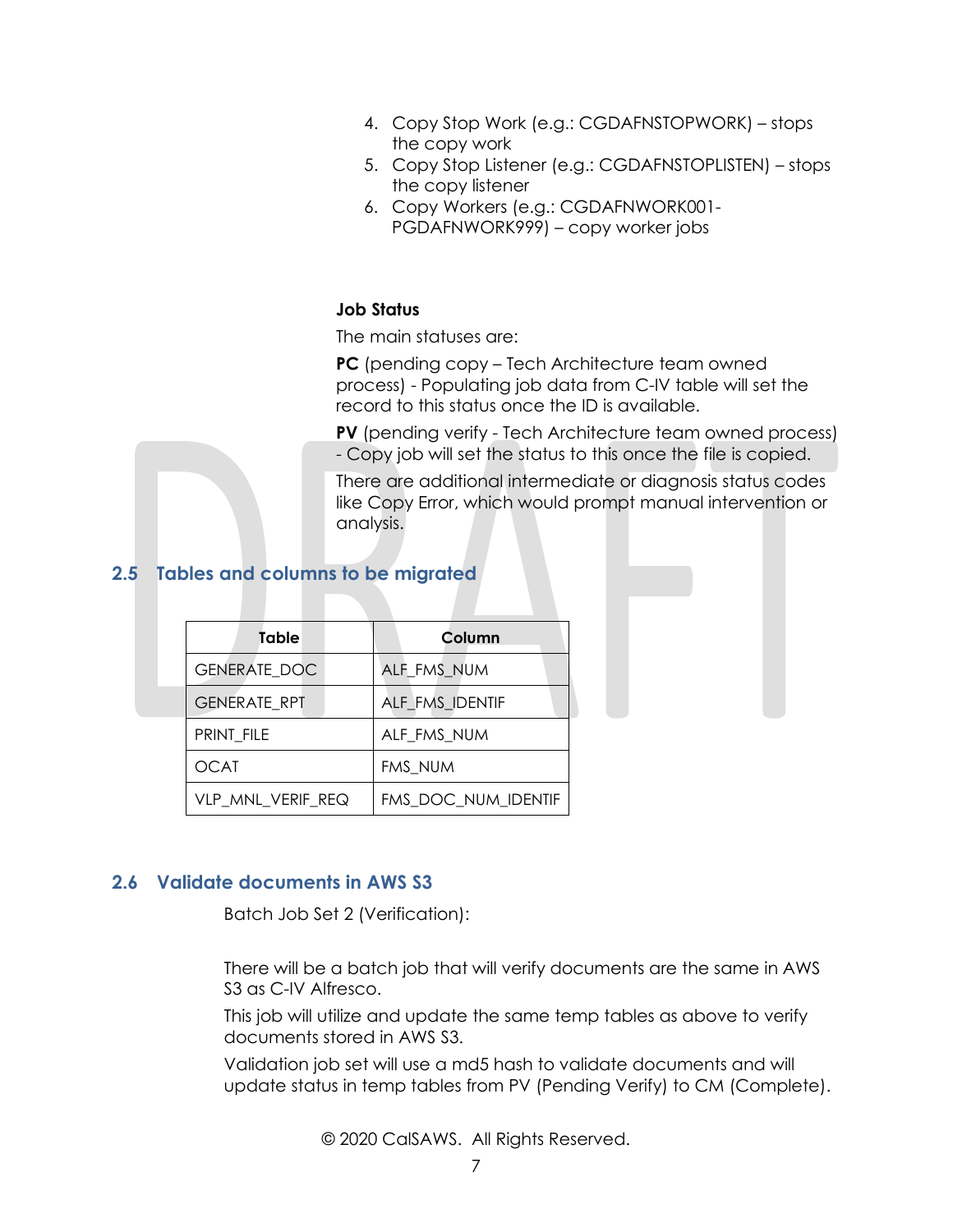#### **Jobs**

Verify Load Work (e.g.: VGDAFNLOAD) – load all work for the verify listener to use

Verify Listener (e.g.: VGDAFNLISTEN) – distributes work to verify worker jobs

Verify Stop Work (e.g.: VGDAFNSTOPWORK) – stops the verify work Verify Stop Listener (e.g.: VGDAFNSTOPLISTEN) – stops the verify listener

Verify Workers (e.g.: VGDAFNWORK001-PGDAFNWORK999) – verify worker jobs

#### **Job Status**

**CM** (complete – DBA team owned process) - Verify job will set the status to this once the MD5 checksums are verified. Records with all columns on this status are ready to go back to the production CalSAWS Database under the new column holding the FMS ID.

## <span id="page-24-0"></span>**2.7 Cutover to AWS S3**

Batch Job 3 or DCR:

Steps as follows to merge the IDs from Temp tables(e.g. GENERATE\_DOC\_TEMP) back into the CalSAWS database tables(e.g. GENERATE\_DOC, etc.):

- 1. DBA team will import temp table into CalSAWS DB
- 2. DBA team will disable updated\_on triggers on target tables
- 3. DBA team will update by ID from \${tableName}\_temp. \${columnName}\_new into \${tableName}.\${columnName}\_new for the columns migrated for each record.
- 4. DBA team will rename old column to some other name (e.g. alf\_fms\_num -> alf\_fms\_num\_old), rename new column to old column name (e.g. alf\_fms\_new -> alf\_fms\_num) [Report Name] Mockup

## <span id="page-24-1"></span>**2.8 AWS S3 UI Document Access**

Current users with Alfresco FTP access will have access to the AWS S3 Console Teams will use the AWS S3 console to search, view, download, and add documents to AWS S3.